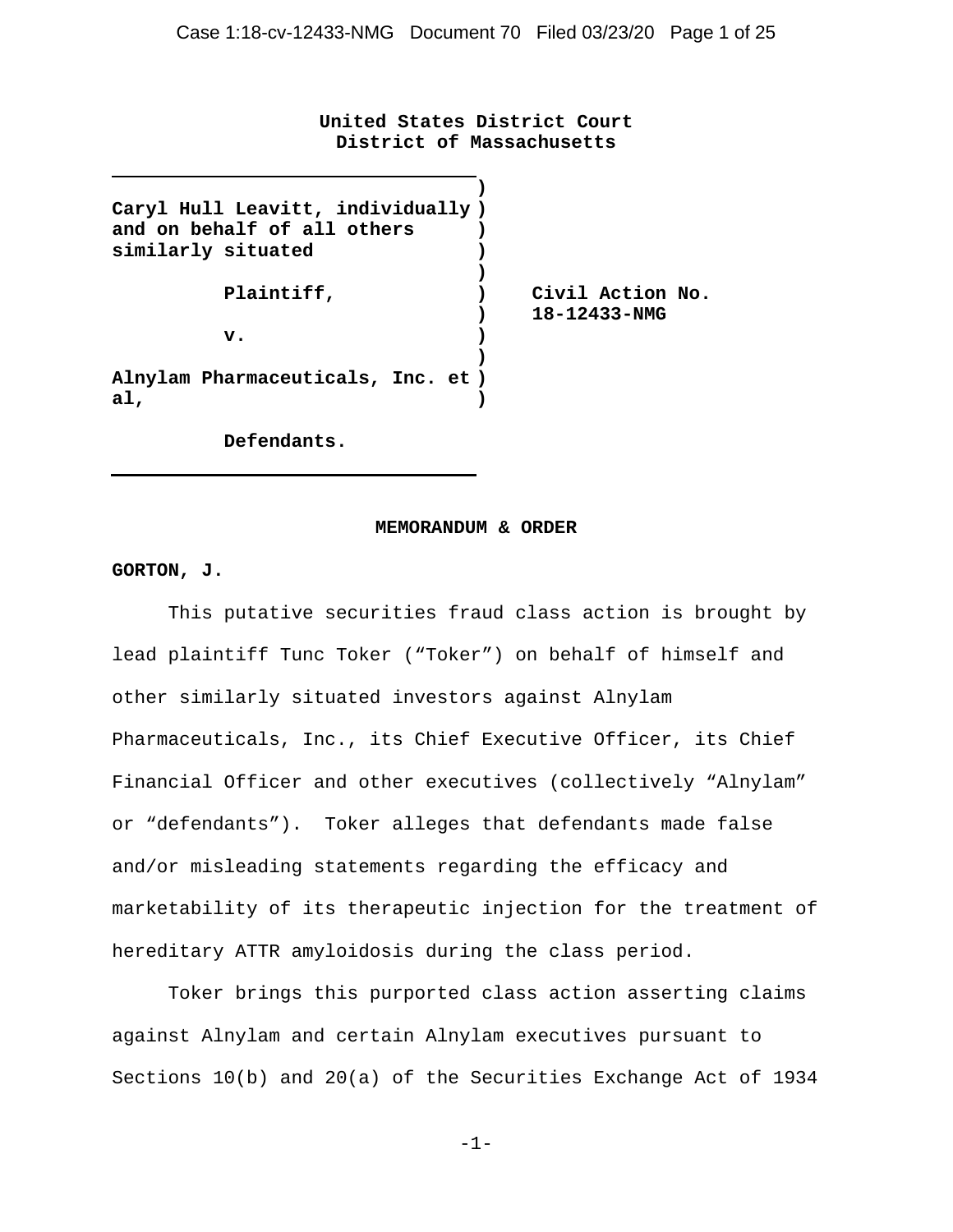# Case 1:18-cv-12433-NMG Document 70 Filed 03/23/20 Page 2 of 25

("the Exchange Act"). Pending before this Court is the defendants' motion to dismiss. For the following reasons that motion will be allowed.

### **I. Facts**

Alnylam is a biopharmaceutical company incorporated in Delaware with its principal place of business in Cambridge, Massachusetts. The company develops and commercializes treatments for hereditary transthyretin-mediated amyloidosis ("hATTR amyloidosis" or "hATTR"), a gene mutation that causes a potentially harmful build-up of certain proteins in the body's nerves and organs. hATTR amyloidosis manifests in two ways: damage affecting the nerves (polyneuropathy) and damage impacting the heart (cardiomyopathy). Patients often exhibit both manifestations. Alnylam develops its therapeutics based on RNA interference ("RNAi") which inhibits the formation of those disease-causing proteins.

In December, 2017, based on study data from their clinical trial, Phase 3 APOLLO ("APOLLO"), Alnylam submitted to the Food and Drug Administration ("the FDA") a new drug application and marketing authorization application for patisiran (trade name Onpattro) ("Onpattro" or "patisiran") for the treatment of both the polyneuropathy and cardiomyopathy manifestations of hATTR.

APOLLO was designed primarily to evaluate the efficacy and safety of Onpattro for hATTR amyloidosis patients with

-2-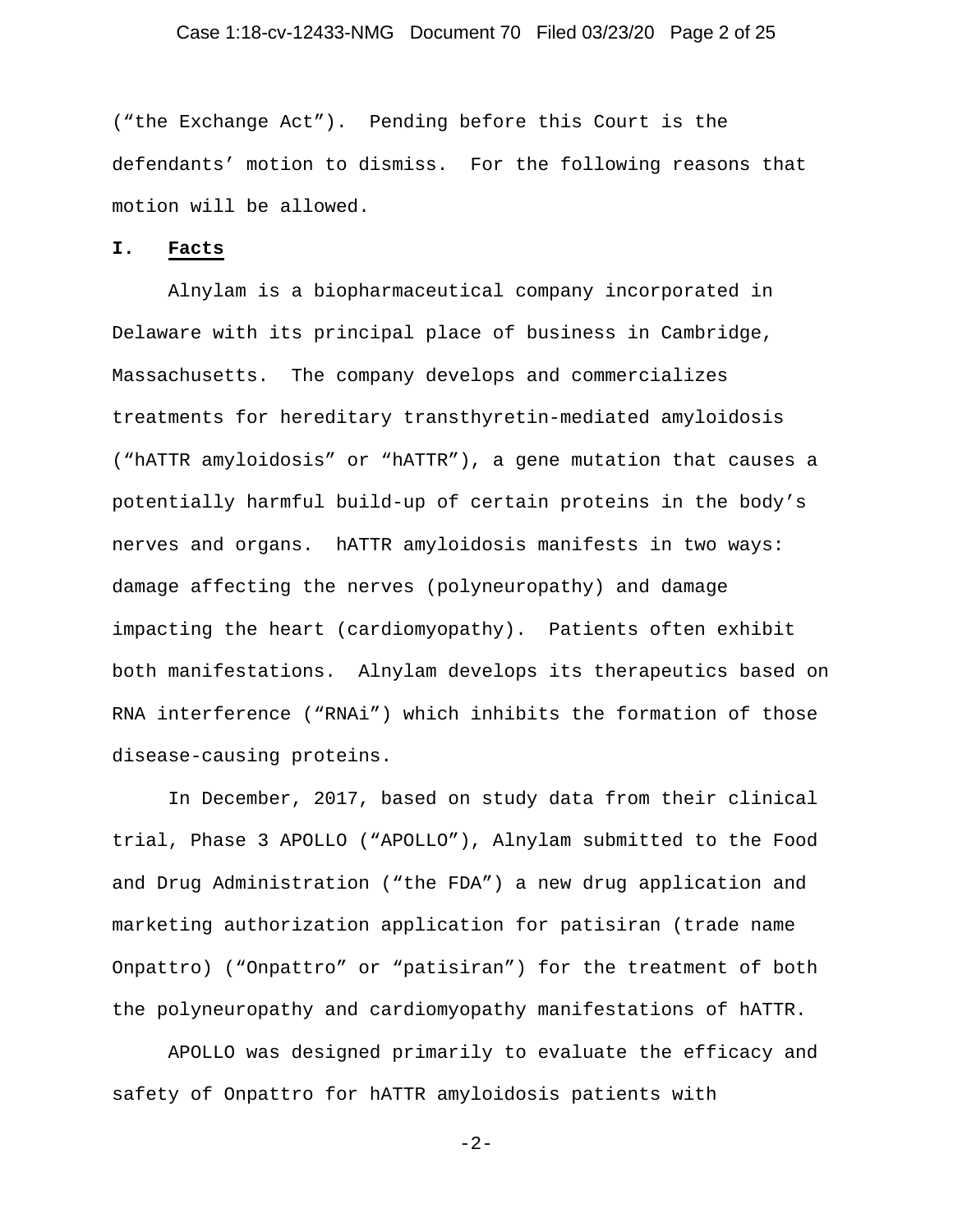# Case 1:18-cv-12433-NMG Document 70 Filed 03/23/20 Page 3 of 25

polyneuropathy. Accordingly, the study's primary endpoint was to determine the efficacy of patisiran for such patients. APOLLO's secondary endpoints sought to measure the efficacy of patisiran on various other metrics, including cardiac health. In addition to primary and secondary endpoints, the study included several exploratory endpoints, also including cardiac assessments.

Because hATTR causes both polyneuropathy and cardiomyopathy, often in the same patients, the trial included patients with the cardiac manifestation of the disease known as the cardiac sub-population. Within that sub-population, APOLLO contained metrics to evaluate patisiran's efficacy for cardiomyopathy.

In September, 2017, Alnylam received data from APOLLO and, while discussing the study on a conference call with investors, announced that APOLLO met its primary and secondary efficacy endpoints. Following that announcement, Alnylam's stock (which trades on the NASDAQ Stock Exchange) rose from \$75.04 to \$113.84 per share, a 51% increase. The Amended Complaint alleges that, simultaneously, Alnylam claimed that APOLLO supported an FDA approval for cardiomyopathy. Shortly thereafter, an investigator in the study presented the full dataset at an hATTR meeting in Paris. In November and December, 2017, Alnylam submitted a New Drug Application ("NDA") to the FDA, using the

 $-3-$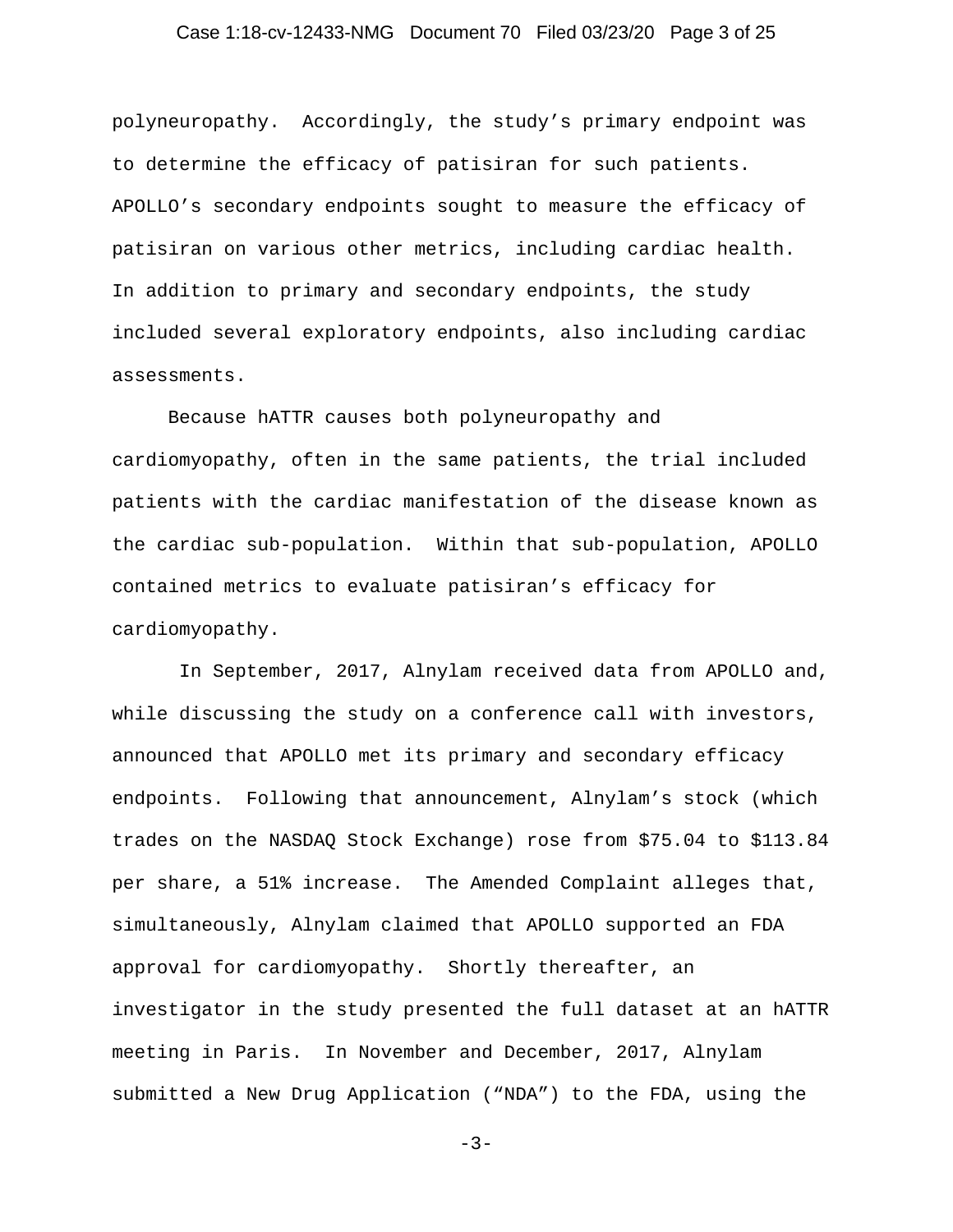# Case 1:18-cv-12433-NMG Document 70 Filed 03/23/20 Page 4 of 25

results from APOLLO, and seeking approval of the drug for all manifestations of hATTR.

In August, 2018, the FDA approved patisiran for the treatment of polyneuropathy caused by hATTR amyloidosis but did not approve the drug for treatment of cardiomyopathy. Further, the FDA approval did not include any labeling with respect to cardiomyopathy. In contravention of the FDA, however, the European Medicines Agency ("the EMA") approved Onpattro for all manifestations of hATTR (in patients with polyneuropathy) and included cardiac data on the drug label.

After the FDA's announcement that patisiran would not be approved for cardiomyopathy, Alnylam's stock price fell by almost 6% from \$97.38 to \$90.95. The price subsequently rebounded, however, and by September 11, 2018, had risen to \$100.35 per share.

On September 12, 2018, the FDA released a report discussing its review of paisiran and the approval process ("the FDA report"). That day several securities analysts reported that the FDA report revealed a greater risk with respect to certain trials of Onpattro and a more limited market opportunity for the drug than previously thought. The analysts' reports suggested that the FDA was concerned by cardiac deaths in patients treated with Onpattro and that Alnylam did not provide sufficient cardiac efficacy data to support approval. After the FDA report

 $-4-$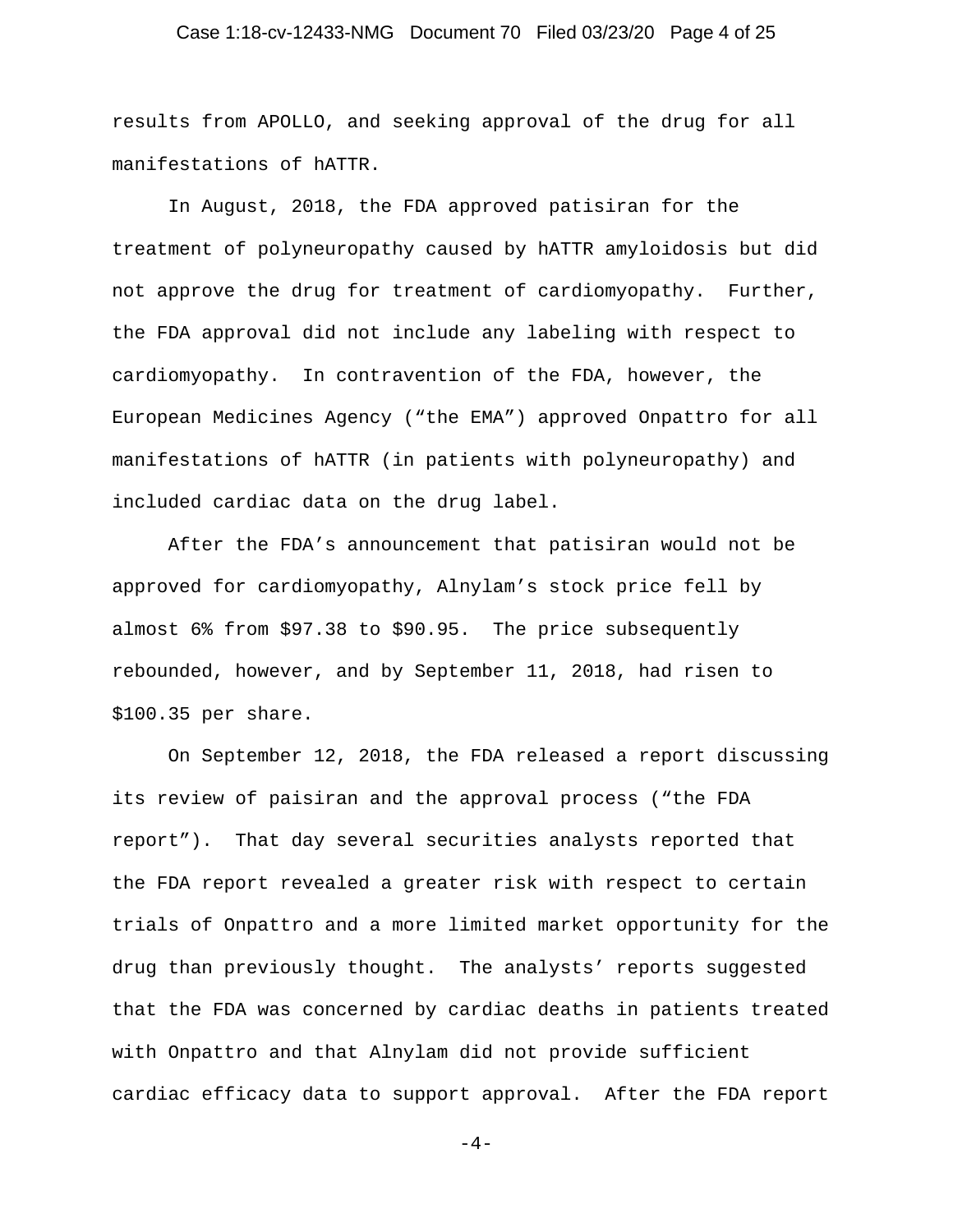# Case 1:18-cv-12433-NMG Document 70 Filed 03/23/20 Page 5 of 25

was published, Alnylam's price per share fell by over 5% from \$100.35 to \$94.75.

The Amended Complaint alleges that between February 15, 2018, and September 12, 2018 ("the Class Period"), defendants made materially misleading statements about the cardiac efficacy and safety of patisiran and APOLLO's results in violation of Section 10(b), SEC Rule 10b-5 and Section 20(a) of the Exchange Act. It alleges that, as a result of that decline in market value, investors who purchased Alnylam stock during the Class Period in reliance on defendants' false and/or misleading statements suffered significant losses.

### **II. Procedural History**

In September, 2018, Carol Leavitt filed her Complaint in the United States District Court for the Southern District of New York. Shortly thereafter, notice of this putative securities fraud class action was published pursuant to the Private Securities Litigation Reform Act of 1995 ("PSLRA") on GlobeNewswire, a global business-oriented press release distribution service with substantial operations in North America. 15 U.S.C. § 78u-4(a)(3)(A)(i).

In late November, 2018, the case was transferred to this Court. A few days later, putative class members Toker, Leavitt, Edwards and Iappini filed their respective motions to be appointed lead plaintiff pursuant to the PSLRA. Id. In May,

-5-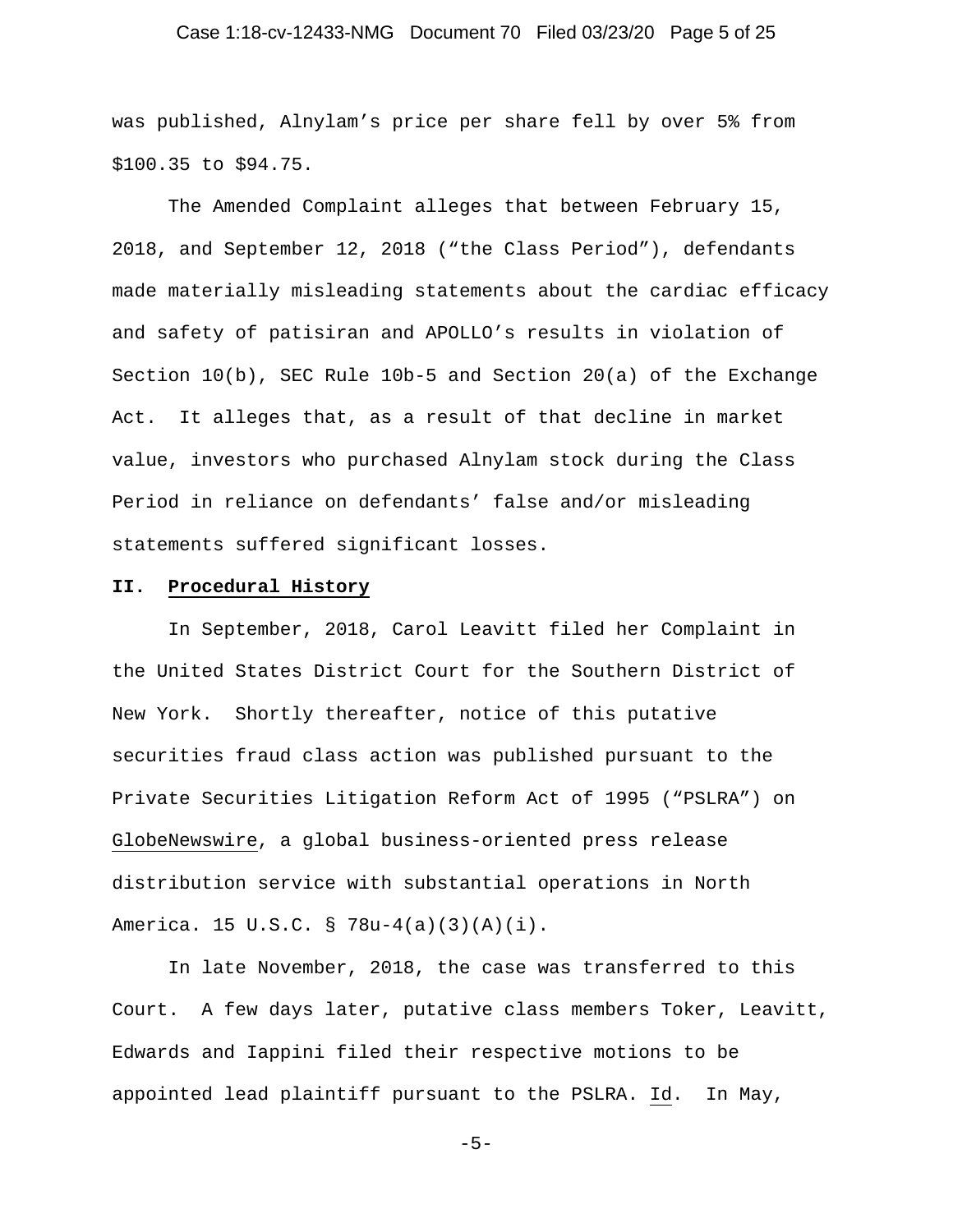# Case 1:18-cv-12433-NMG Document 70 Filed 03/23/20 Page 6 of 25

2019, this Court allowed the motion of Tunc Toker for appointment as lead plaintiff and approval of counsel. In July, 2019, plaintiff filed an Amended Complaint.

# **III. Motion to Dismiss**

### **A. Legal Standard**

To survive a motion to dismiss for failure to state a claim under Fed. R. Civ. P. 12(b)(6), a complaint must contain "sufficient factual matter" to state a claim for relief that is actionable as a matter of law and "plausible on its face." Ashcroft v. Iqbal, 556 U.S. 662, 667 (2009) (quoting Bell Atl. Corp. v. Twombly, 550 U.S. 544, 570 (2007)). A claim is facially plausible if, after accepting as true all nonconclusory factual allegations, the court can draw the reasonable inference that the defendant is liable for the misconduct alleged. Ocasio-Hernandez v. Fortuno-Burset, 640 F.3d 1, 12 (1st Cir. 2011). A court may not disregard properly pled factual allegations even if actual proof of those facts is improbable. Id. Rather, the relevant inquiry focuses on the reasonableness of the inference of liability that the plaintiff is asking the court to draw. Id. at 13.

When rendering that determination, a court may not look beyond the facts alleged in the complaint, documents incorporated by reference therein and facts susceptible to

$$
-6-
$$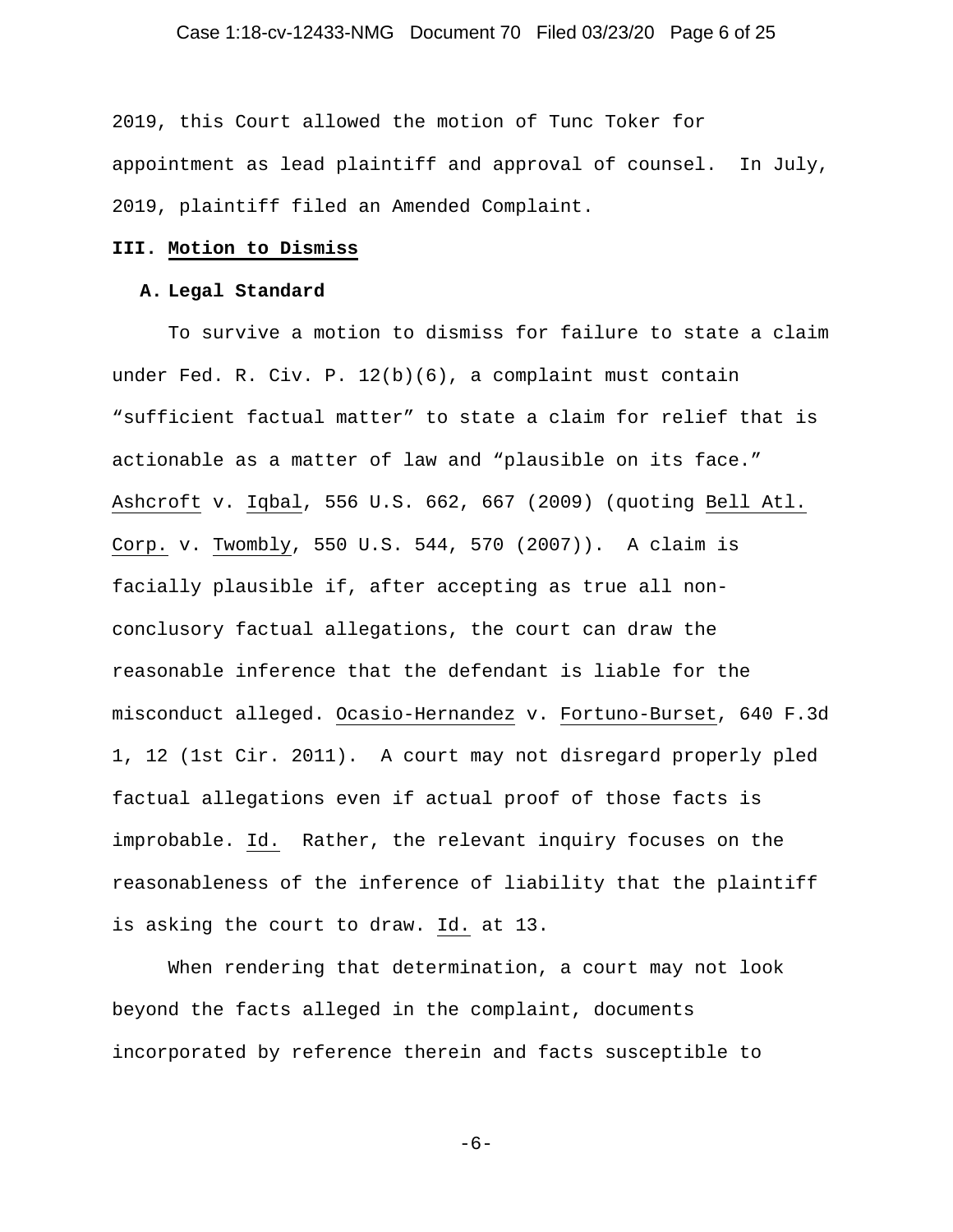### Case 1:18-cv-12433-NMG Document 70 Filed 03/23/20 Page 7 of 25

judicial notice. Haley v. City of Boston, 657 F.3d 39, 46 (1st Cir. 2011)

### **B. Securities Fraud in Violation of the Exchange Act**

### **1. Legal Standard**

Section 10(b) of the Exchange Act makes it unlawful "[t]o use or employ, in connection with the purchase or sale of any security...any manipulative device or contrivance." 15 U.S.C. § 78j(b). SEC Rule 10b-5 similarly makes it unlawful

[t]o make any untrue statement of a material fact or to omit to state a material fact necessary in order to make the statements made, in the light of the circumstances under which they were made, not misleading...

17 C.F.R. § 240.10b-5(b).

To state a claim under Section 10(b) and Rule 10b-5, a plaintiff must adequately plead six elements:

1) a material misrepresentation or omission; 2) scienter, or a wrongful state of mind; 3) a connection with the purchase or sale of a security; 4) reliance; 5) economic loss; and 6) loss causation.

Matrixx Initiatives, Inc. v. Siracusano, 131 S. Ct. 1309, 1317- 18 (2011); see also ACA Fin. Guar. Corp. v. Advest, Inc., 512 F.3d 46, 58 (1st Cir. 2008) (citing Dura Pharm., Inc. v. Broudo, 544 U.S. 336, 341-42 (2005)).

A claim for securities fraud must also comply with Fed. R. Civ. P. 9(b) and satisfy the exacting requirements of the PSLRA.

-7-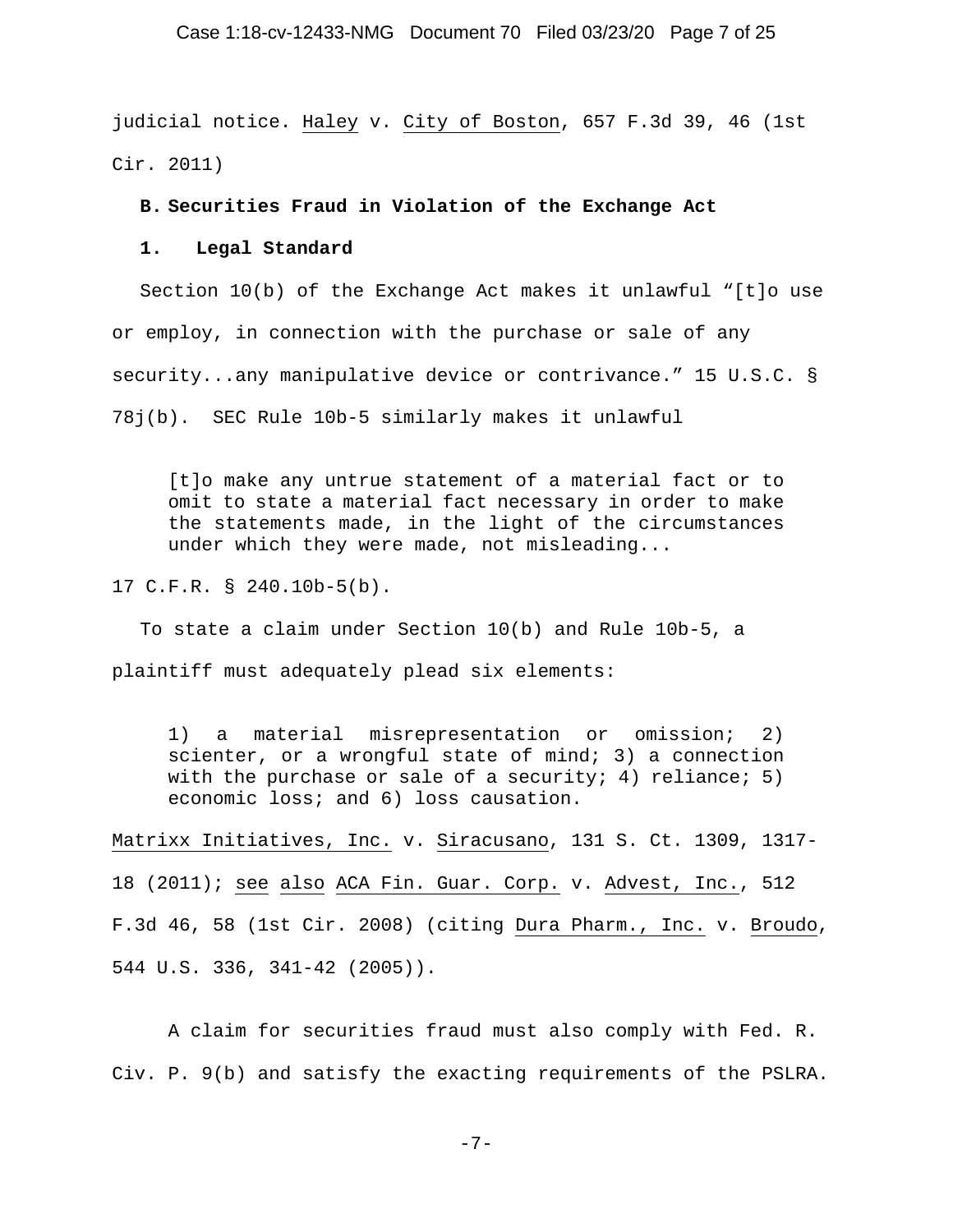### Case 1:18-cv-12433-NMG Document 70 Filed 03/23/20 Page 8 of 25

Rule 9(b) requires a party to state "with particularity the circumstances constituting fraud" including the time, place, and content of the alleged false or fraudulent representations. Fed. R. Civ. P. 9(b).

The PSLRA imposes two heightened pleading requirements on federal securities fraud claims beyond those enumerated in the Federal Rules of Civil Procedure. Tellabs, Inc. v. Makor Issues & Rights, Ltd., 551 U.S. 308, 313 (2007). First, to support allegations of misleading statements or omissions, plaintiffs must

specify each statement alleged to have been misleading, the reason or reasons why the statement is misleading, and, if an allegation regarding the statement or omission is made on information and belief, the complaint shall state with particularity all facts on which that belief is formed.

15 U.S.C. § 78u-4(b)(1). Second, to plead scienter adequately, plaintiffs must state "with particularity facts giving rise to a strong inference" that the defendant acted recklessly or with the intent to deceive, manipulate, or defraud. 15 U.S.C. § 78u-4(b)(2); Greebel v. FTP Software, Inc., 194 F.3d 185, 199 (1st Cir. 1999).

Ruling on a motion to dismiss a securities fraud claim therefore requires a district court to assess the strength of competing inferences. When there are equally strong inferences for and against scienter, "the draw is awarded to the plaintiff." City of Dearborn Heights Act 345 Police & Fire Ret.

-8-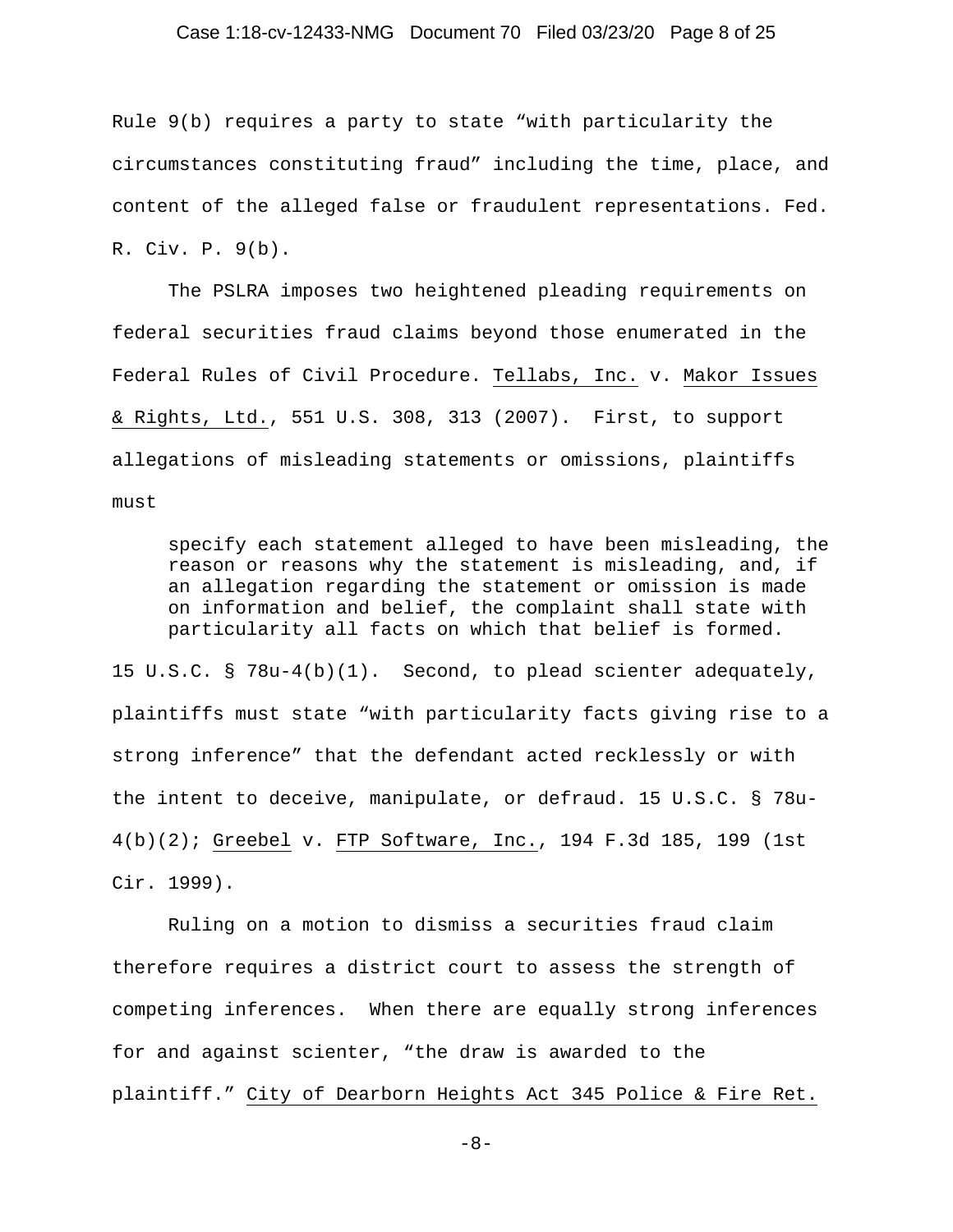# Case 1:18-cv-12433-NMG Document 70 Filed 03/23/20 Page 9 of 25

Sys. v. Waters Corp., 632 F.3d 751, 757 (1st Cir. 2011). Moreover, "scienter should be evaluated with reference to the complaint as a whole rather than to piecemeal allegations." ACA Fin. Guar. Corp., 512 F.3d at 59.

In addition to heightened pleading requirements, the PSLRA contains safe-harbor provisions for forward-looking statements. See 15 U.S.C. § 78u-5. As defined by the statute, forwardlooking statements are those "that speak predictively of the future." In re Stone & Webster, Inc., Sec. Litig., 414 F.3d 187, 195 (1st Cir. 2005). Forward-looking statements are not actionable if they are 1) identified and accompanied by meaningful cautionary language; 2) immaterial or 3) the plaintiff fails to prove that the statement was made "with actual knowledge" that it was false or misleading. Id. (quoting 15 U.S.C. § 78u-5(c)(1)).

### **C. The Parties' Arguments**

At the crux of plaintiffs' complaint is the contention that APOLLO 1) was never designed to test the efficacy of patisiran for cardiomyopathy and 2) provided no cardiac efficacy data to the FDA. Plaintiffs maintain that FDA approval of patisiran for cardiomyopathy was, therefore, impossible and defendants' public statements which forecast approval were intentionally false and misleading. Plaintiffs submit that because an Alnylam clinical trial for a different hATTR drug, Revuisran, failed, the

 $-9-$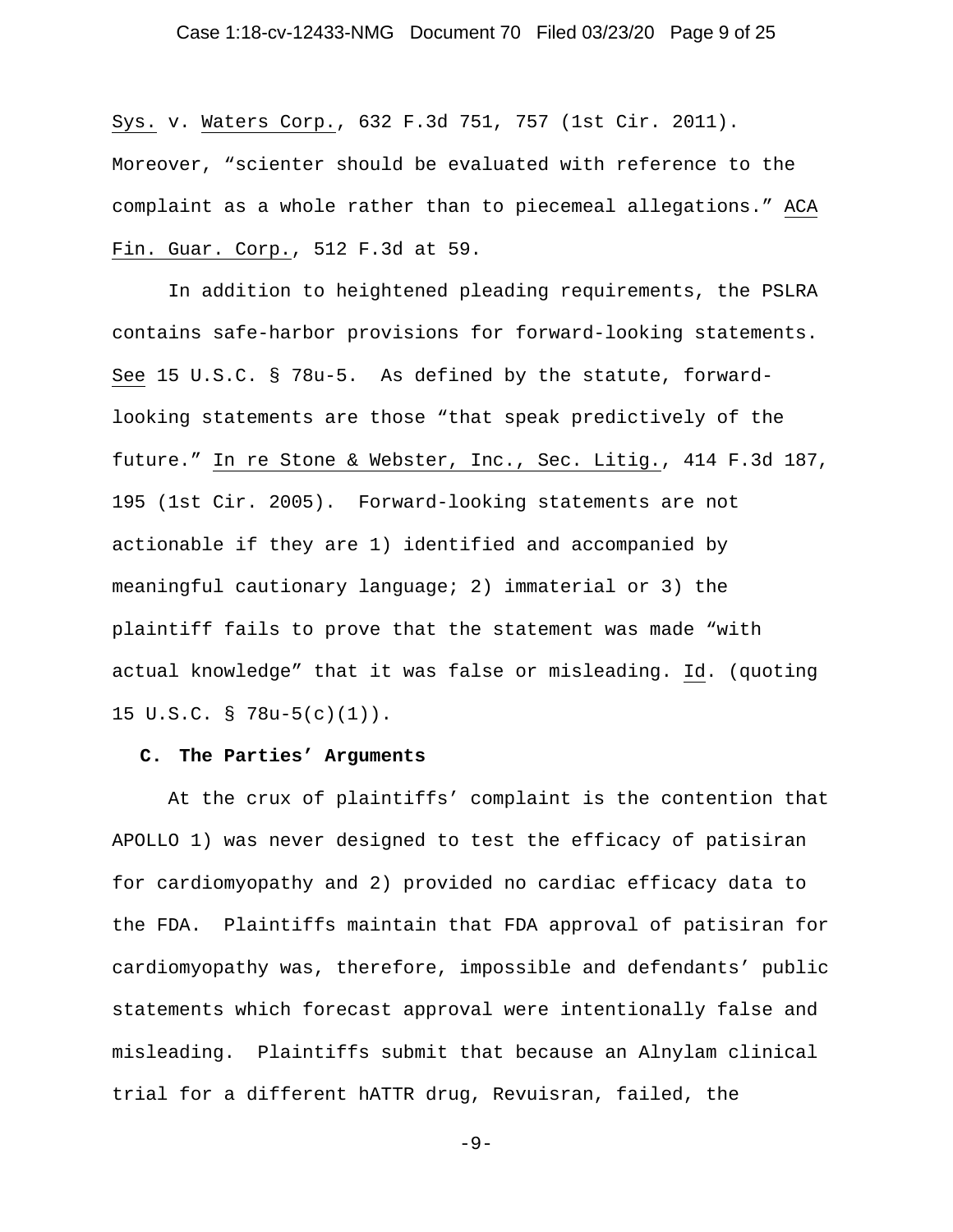# Case 1:18-cv-12433-NMG Document 70 Filed 03/23/20 Page 10 of 25

defendants were motivated to inflate patisiran's potential fraudulently.

The Amended Complaint (which prolongs to 110 pages) identifies 38 public statements made by defendants which plaintiffs contend were intentionally false or misleading ("the challenged statements"). Because the challenged statements are numerous and verbose the Court will refer to them cumulatively or by general groupings. Broadly, the challenged statements fall into categories regarding 1) the prospects of FDA approval for all manifestations of hATTR amyloidosis and the resulting scope of the drug label and 2) results and data from the APOLLO clinical trial. Plaintiffs aver that the challenged statements were false statements of fact, not opinions, were not subject to any PSLRA safe harbor provision and were made with the requisite scienter.

Defendants counter that the complaint fails to state a claim on multiple, independent and dispositive grounds. They assert that plaintiff has not pled any particularized facts which demonstrate that Alnylam made actionable false or misleading statements/omissions because all material information was disclosed to investors. Defendants further rejoin that 1) Alnylam's projections were forward-looking statements accompanied by meaningful cautionary language and thus were protected by the PSLRA's safe harbor, 2) their statements

 $-10-$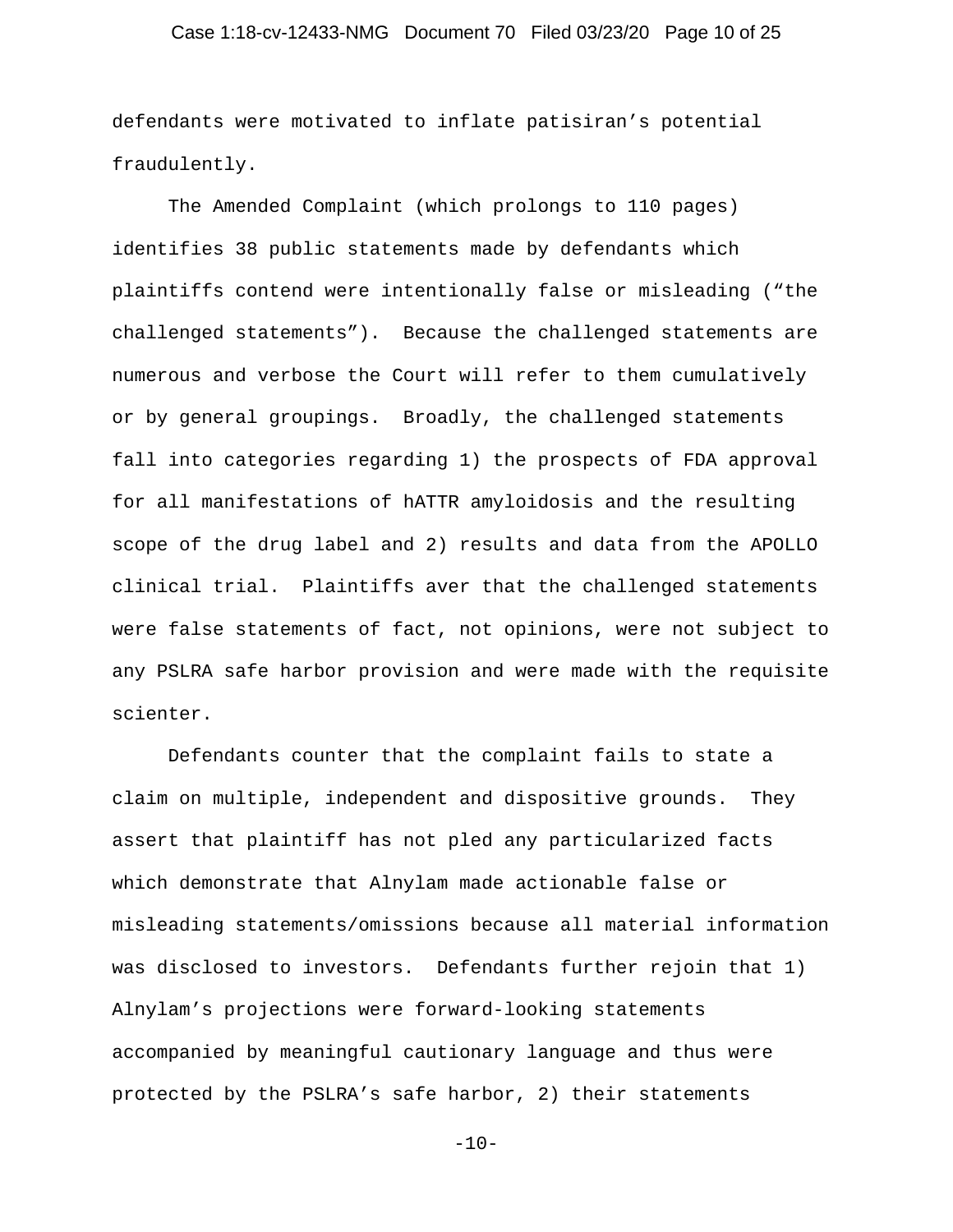# Case 1:18-cv-12433-NMG Document 70 Filed 03/23/20 Page 11 of 25

interpreting clinical trial results were non-actionable opinions and 3) plaintiff's allegations do not give rise to the strong inference of scienter necessary to state a claim for securities fraud under the PSLRA.

### **D. The Design of the APOLLO Study**

 Plaintiffs' contention that APOLLO was never intended to evaluate efficacy for cardiomyopathy is contradicted by the study design and its corresponding statistical analysis plan. As set out by the clinical study protocol, APOLLO was intended primarily to evaluate the efficacy and safety of patisiran in patients with hATTR amyloidosis with polyneuropathy. Its primary endpoint matched that goal. APOLLO did, however, contain a number of measures designed to test for cardiac efficacy and included secondary endpoints designed to test the efficacy of patisiran on measures of cardiac function on the cardiac sub-population. APOLLO also included several exploratory endpoints which incorporated cardiac assessments. Although exploratory endpoints are not the focal point of a clinical trial and are less likely to show an effect, they are nevertheless included to investigate novel hypotheses and can lead to data inclusion on drug labels.

The study design as disclosed in the clinical study protocol, therefore, refutes plaintiff's principal contention that FDA approval was impossible and that any statements that

-11-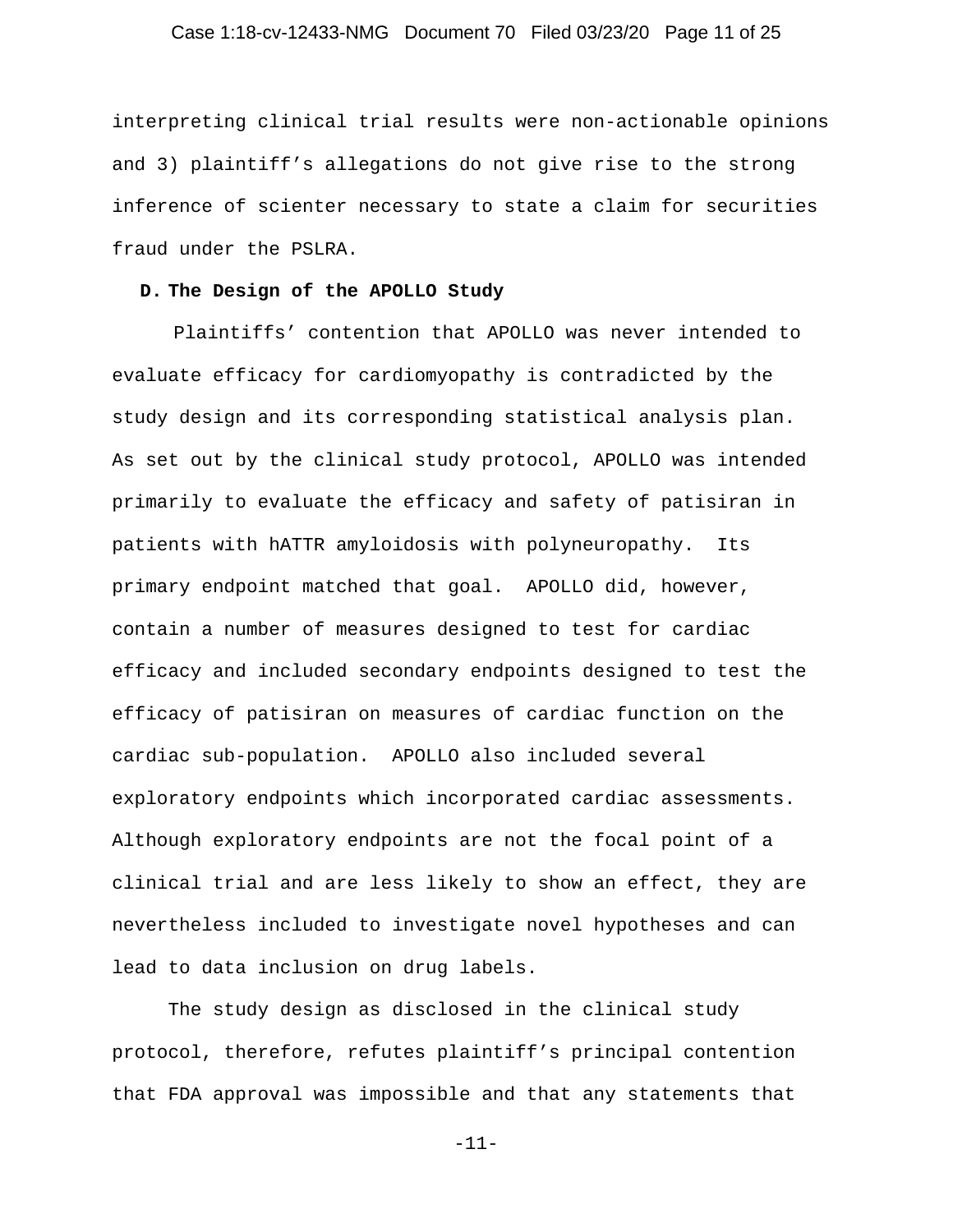# Case 1:18-cv-12433-NMG Document 70 Filed 03/23/20 Page 12 of 25

defendants made with respect to cardiomyopathy were therefore misleading. See In re The First Marblehead Corp. Sec. Litig., 639 F. Supp. 2d 145, 155 (D. Mass. 2009). (noting that "a plaintiff fails to plead an actionable § 10(b) claim predicated on the concealment of information if that information was, in fact, disclosed.") Approval for cardiomyopathy may have been significantly less likely than approval for polyneuropathy but the available evidence indicates it was plausible.

Moreover, in 2019, the EMA approved patisiran and included APOLLO cardiac efficacy data in the label. The EMA's approval and inclusion of data on the label contradicts the plaintiffs' claims that FDA approval or a broad label was impossible. See In re Sanofi Sec. Litig., 87 F. Supp. 3d 510, 544 (S.D.N.Y. 2015).

The exploratory endpoints and the measures for cardiac efficacy were disclosed in the clinical study protocol. The EMA included cardiac efficacy data on the drug's label. That the FDA ultimately did not approve patisiran for cardiomyopathy does not demonstrate that such approval was out of the question or that the study was never designed to evaluate cardiomyopathy. In light of those facts, allegations that defendants made materially misleading statements with respect to FDA approval are unavailing. See Ganem v. InVivo Therapeutics Holdings Corporation, 845 F.3d 447 (1st Cir. 2017). Plaintiffs have not

-12-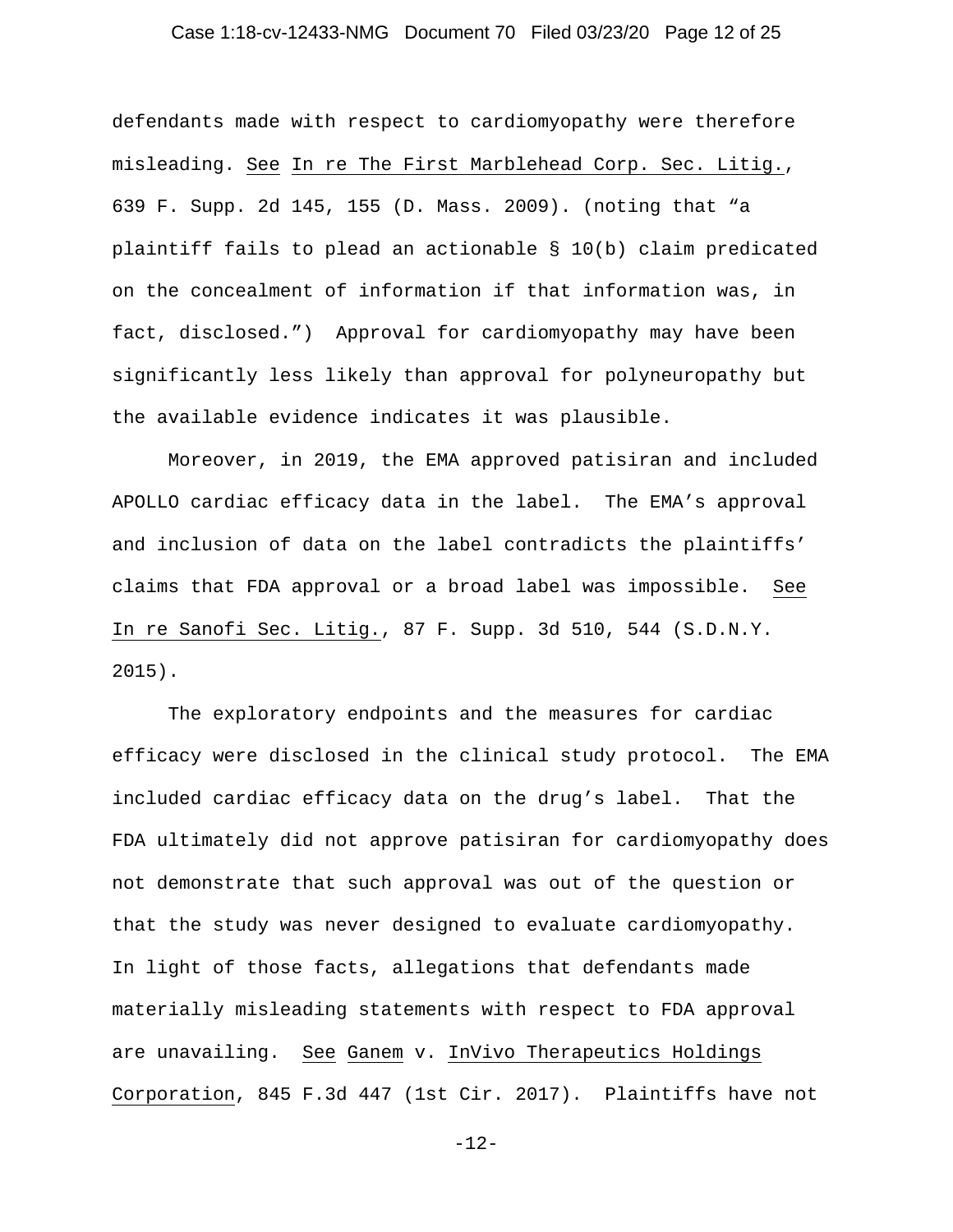# Case 1:18-cv-12433-NMG Document 70 Filed 03/23/20 Page 13 of 25

pled specific facts to demonstrate that the defendants either knew FDA approval was impossible or fraudulently mischaracterized the purpose or potential of APOLLO.

# **E. Results of APOLLO**

Plaintiffs further maintain that because Alnylam failed to submit cardiac efficiency data to the FDA, approval was unachievable. That contention is, however, contradicted by the FDA Report and the actions of the EMA. Alnylam provided the FDA with data intended to demonstrate cardiac effectiveness and told investors that it believed that data was significant and could support a broad label. After reviewing the data, the FDA apparently disagreed, but just because it came to a different conclusion does not mean there is merit in plaintiffs' claims that no data was presented or that the challenged statements constituted securities fraud. Notably, the EMA included cardiac data on the drug label it approved signifying that Alnylam must have collected and submitted at least some relevant data.

Moreover, the challenged statements which discussed APOLLO results and cardiac data were non-actionable opinions. Although the FDA interpreted trial results differently and defendants' opinions may have been erroneous, those facts alone do not render the statements fraudulent or misleading. Without specific allegations of falsity, opinions interpreting the results of a clinical study are not actionable. See Harrington

-13-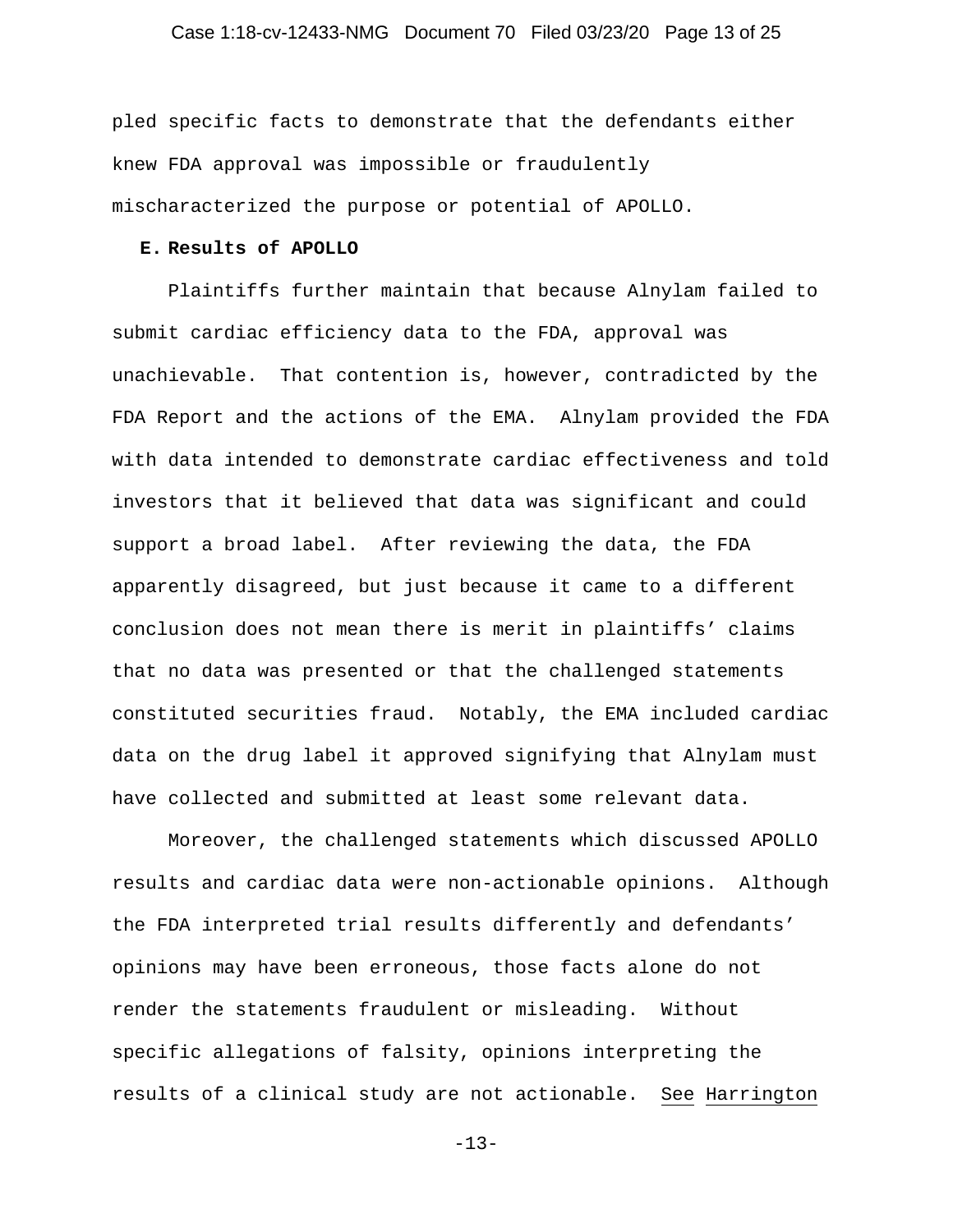# Case 1:18-cv-12433-NMG Document 70 Filed 03/23/20 Page 14 of 25

v. Tetraphase Pharm. Inc., No. CV 16-10133-LTS, 2017 WL 1946305, at \*5 (D. Mass. May 9, 2017) (noting "courts have been clear that scientific opinions are just that: opinions"); see also In re Sanofi Sec. Litig., 87 F. Supp. 3d at 543 (noting "courts have repeatedly held publicly stated interpretations of the results of various clinical studies to be opinions because reasonable persons may disagree over how to analyze data and interpret results and neither lends itself to objective conclusions.")(internal quotations omitted.)

That Alnylam presented its data in a positive light and made optimistic statements before FDA review, without more, does not make those statements materially misleading. See Corban v. Sarepta Therapeutics, Inc., No. 14-CV-10201-IT, 2015 WL 1505693, at \*6 (D. Mass. Mar. 31, 2015).

### **F. Cardiac Safety Data**

Plaintiffs further contend that the defendants knowingly misrepresented the safety of patisiran because the true safety profile portended the agency's non-approval of the drug. Although Alnylam disclosed the frequency of death in the patisiran and placebo branches of the study, plaintiffs claim that Alnylam did not disclose that cardiac-related deaths in patisiran-treated patients occurred at a higher frequency (7 times) than in placebo patients (once) (a 3.5 to 1 drug to placebo death ratio after accounting for the fact that there

-14-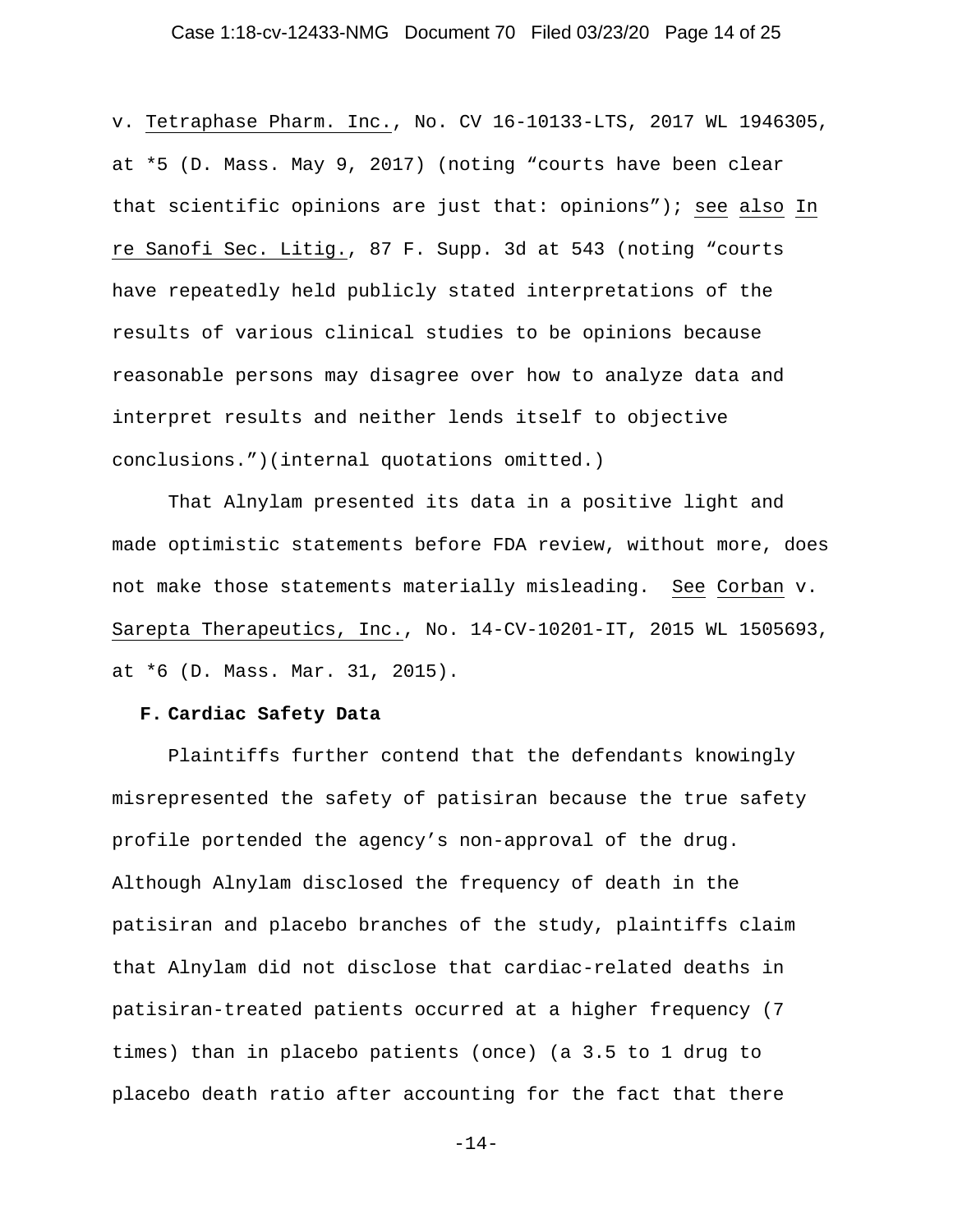# Case 1:18-cv-12433-NMG Document 70 Filed 03/23/20 Page 15 of 25

were twice as many patisiran patients as placebo patients in APOLLO). Plaintiffs note that a 4:1 ratio was enough to scuttle an earlier trial for Revusiran, an alternative hATTR drug intended to treat cardiomyopathy. Further, plaintiffs claim that the FDA disagreed when Alnylam reclassified certain deaths from cardiac to non-cardiac related. Plaintiffs submit that defendants knowingly made statements claiming patisiran was safe despite data which showed serious safety concerns.

Defendants rejoin that the FDA report, published after review of APOLLO data, refutes those claims on several grounds. Alnylam explains that the FDA concluded that those cardiac related deaths were 1) not caused by patisiran, 2) constitute too small a sample from which to draw a conclusion, 3) included patients with gene mutations associated with higher mortality. Overall, the FDA purportedly concluded that patisiran was safe.

As Alnylam points out, the FDA review of Onpattro supports their contentions. The FDA concluded that although concerning, the small numbers of deaths did not merit description in labeling. It also noted that the "small numbers of cardiac deaths...make this finding difficult to interpret." The FDA's risk assessment concluded that the deaths in patients given patisiran included those with gene mutations associated with a higher mortality. According to the report, there was no

-15-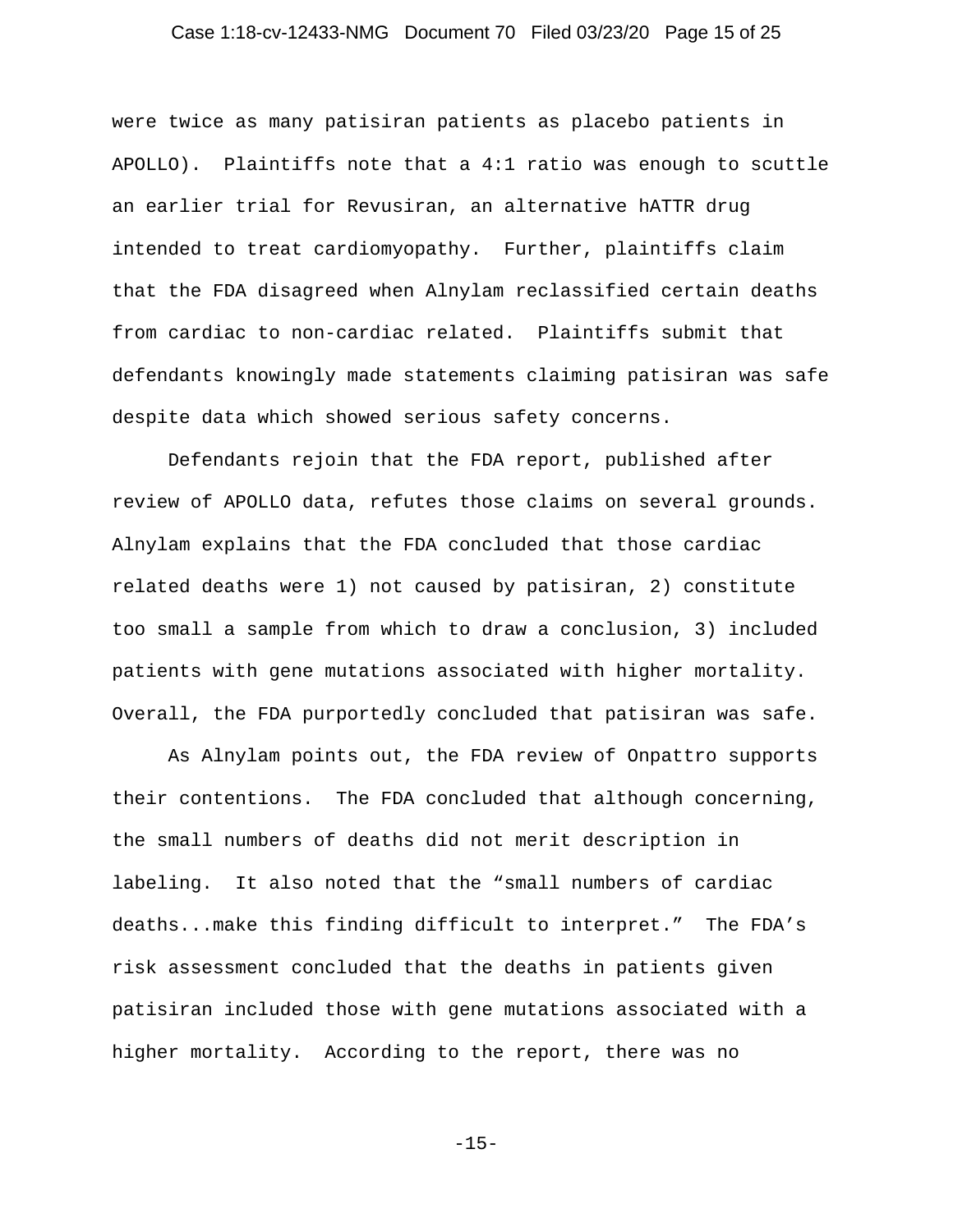# Case 1:18-cv-12433-NMG Document 70 Filed 03/23/20 Page 16 of 25

imbalance between the patisiran and placebo groups and deaths were considered unrelated to study treatment.

In light of the FDA's safety evaluation and findings, particularly the data analysis limitations inherent in a small sample size, defendants' challenged statements regarding safety were not material misrepresentations or misrepresentation by omission.

#### **G. PSLRA Safe Harbor**

# **1. Forward-Looking Statements Regarding the Prospects of FDA Approval**

In addition to their contention that their statements were not materially misleading, defendants identify 15 of the 38 challenged statements (all relating to FDA approval) that they claim are protected by the PSLRA's safe harbor provision.

To be protected by the PSLRA, those forward-looking statements must have been accompanied by meaningful cautionary language that was "substantive and tailored to the specific future projections, estimates or opinions ... which plaintiffs challenge." Isham v. Perini Corp., 665 F. Supp. 2d 28, 39 (D. Mass. 2009) quoting In re Smith & Wesson Holding Corp. Sec. Litig., 604 F.Supp.2d 332, 340 (D. Mass.2009). Disclaimers which are "vague or boilerplate are insufficient" to garner the protection. In re Sepracor, Inc. Sec. Litig., 308 F.Supp.2d 20, 34 (D. Mass. 2004). Moreover, if a forward-looking

-16-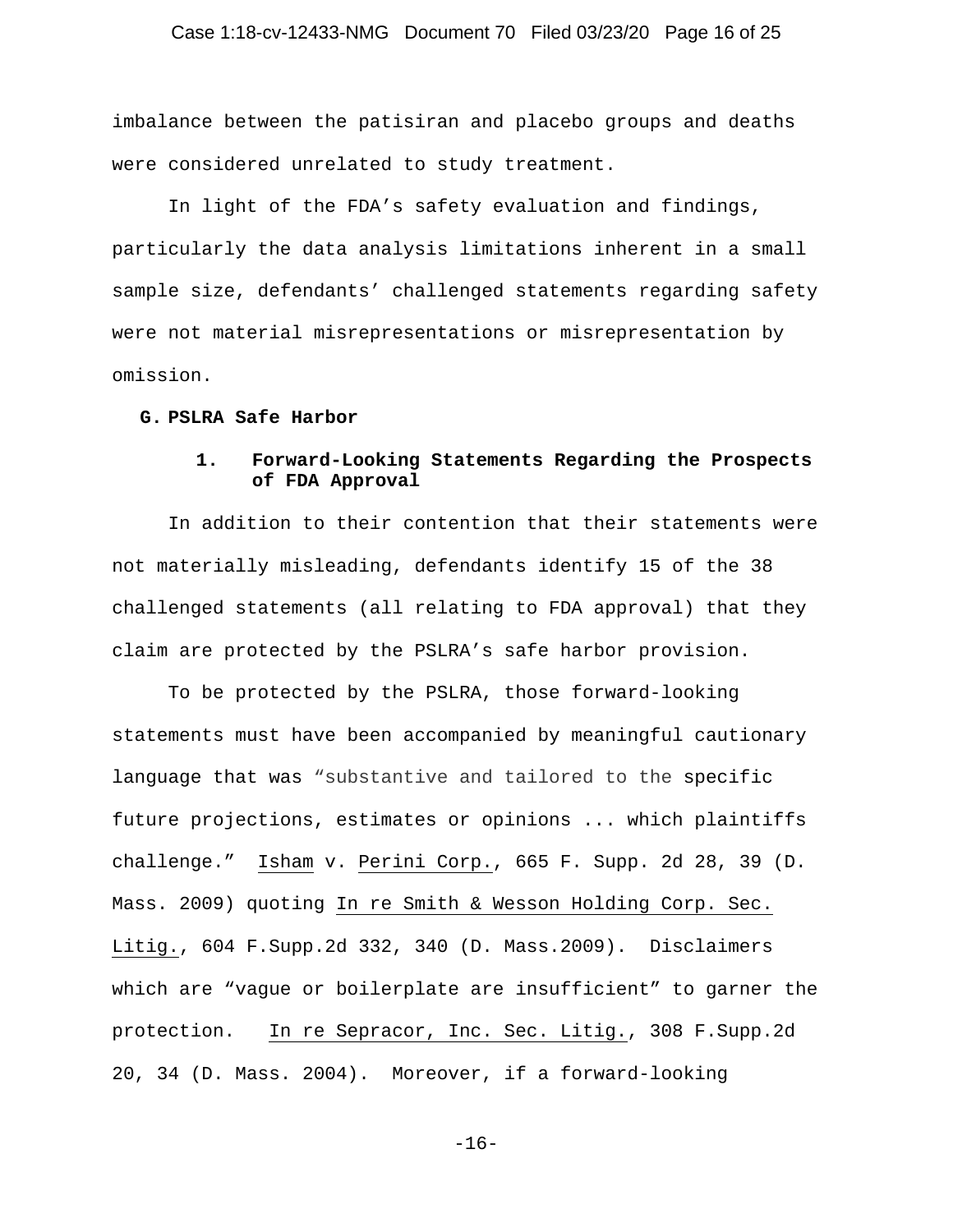# Case 1:18-cv-12433-NMG Document 70 Filed 03/23/20 Page 17 of 25

statement is accompanied by meaningful cautionary language the defendant's state of mind is wholly irrelevant. See Stone & Webster, 414 F.3d at 212 (noting that as long as a forwardlooking statement is accompanied by meaningful cautionary language, the PLSRA creates "a surprising rule that the maker of knowingly false and willfully fraudulent forward-looking statements, designed to deceive investors, escapes liability for fraud.").

The challenged statements, made on conference and earnings calls, which discussed potential FDA approval, are typical forward-looking statements. They anticipated a hoped-for future event, FDA approval, and fit squarely within the PLSRA's safe harbor. See In re Sanofi Sec. Litig., 87 F. Supp. 3d at 535 (noting that statements about FDA approval "are classically forward-looking – they address what defendants expected to occur in the future.").

Those challenged statements were accompanied by adequate meaningful cautionary language. At the outset of each conference call, a statement was read which included a paragraph addressing forward-looking statements and referred investors to Alnylam's quarterly report on file with the SEC. Alnylam's quarterly report ("10-Q") detailed over 25 pages of risk factors and included sections on risks related to development, clinical

-17-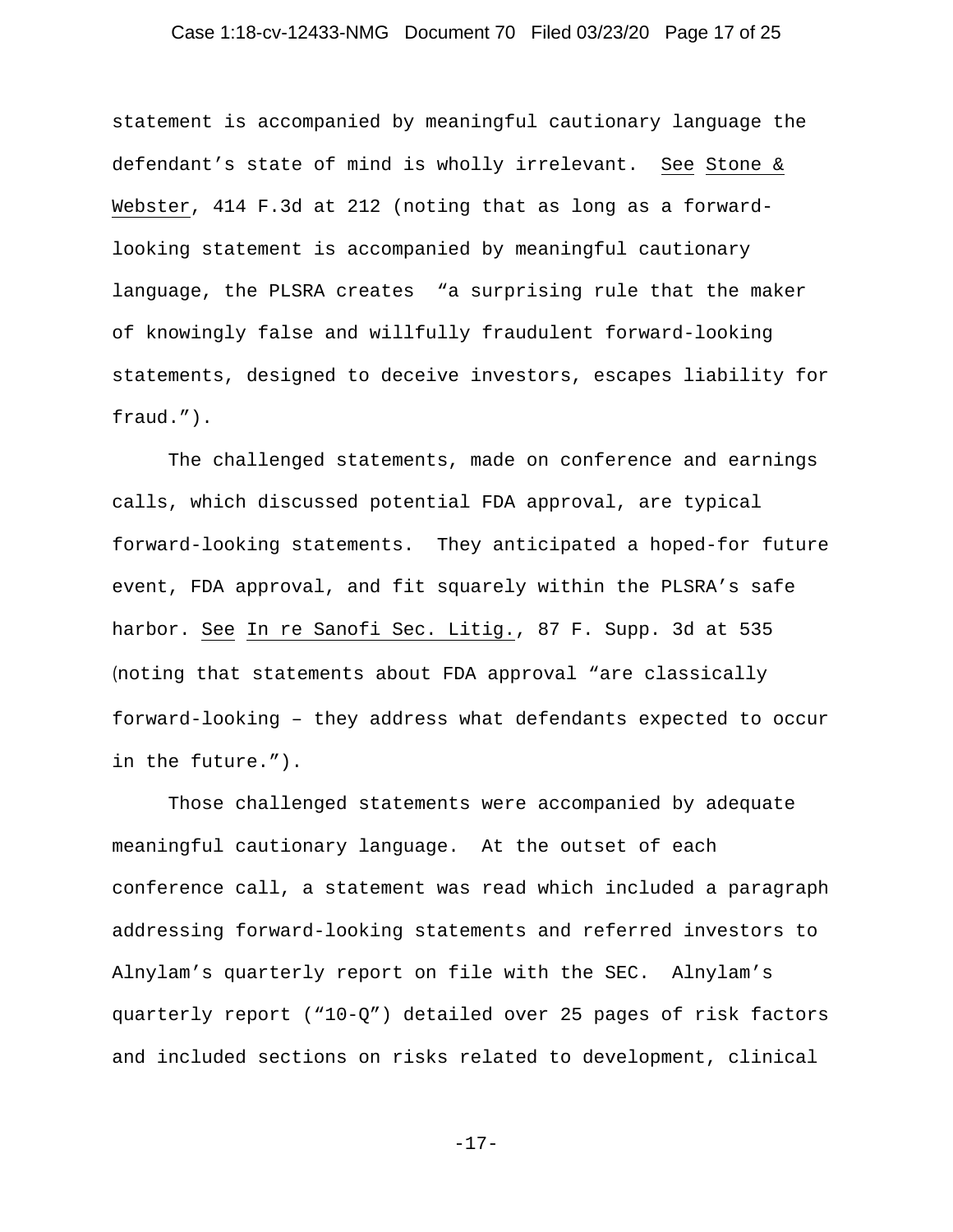# Case 1:18-cv-12433-NMG Document 70 Filed 03/23/20 Page 18 of 25

testing and regulatory approval of product candidates and detailed statements about APOLLO and patisiran.

Furthermore, many of the conference calls were accompanied by slides which noted a variety of risk factors similar to those included in the SEC filings. Among other risks, the slides identified action by regulators, clinical results and efficacy and safety of product candidates as factors that could cause results to differ from Alnylam's forward-looking statements.

In addition to formalistic warning statements and slides, the challenged statements themselves were generally accompanied by a specific, if more abbreviated, summation of the principal risk inherent in developing novel pharmaceutical drugs, i.e., that FDA approval was not guaranteed. For instance, in a November, 2017, conference call defendant Dr. Vaishnaw cautioned investors with respect to the scope of the potential label that "the regulators need to weigh in" and "ultimately, of course, they [the FDA] have to adjudicate on that."

Statements made at healthcare conferences contained similar warnings with regard to the risk that the FDA might not approve Onpatro. For instance, in January, 2018, Dr. Maraganore stated that:

we've asked for hATTR amyloidosis as the indication statement for patisiran and we think the data supports that. And we are very happy to have a dialogue and we'll have a dialogue with the FDA around that label. I think

-18-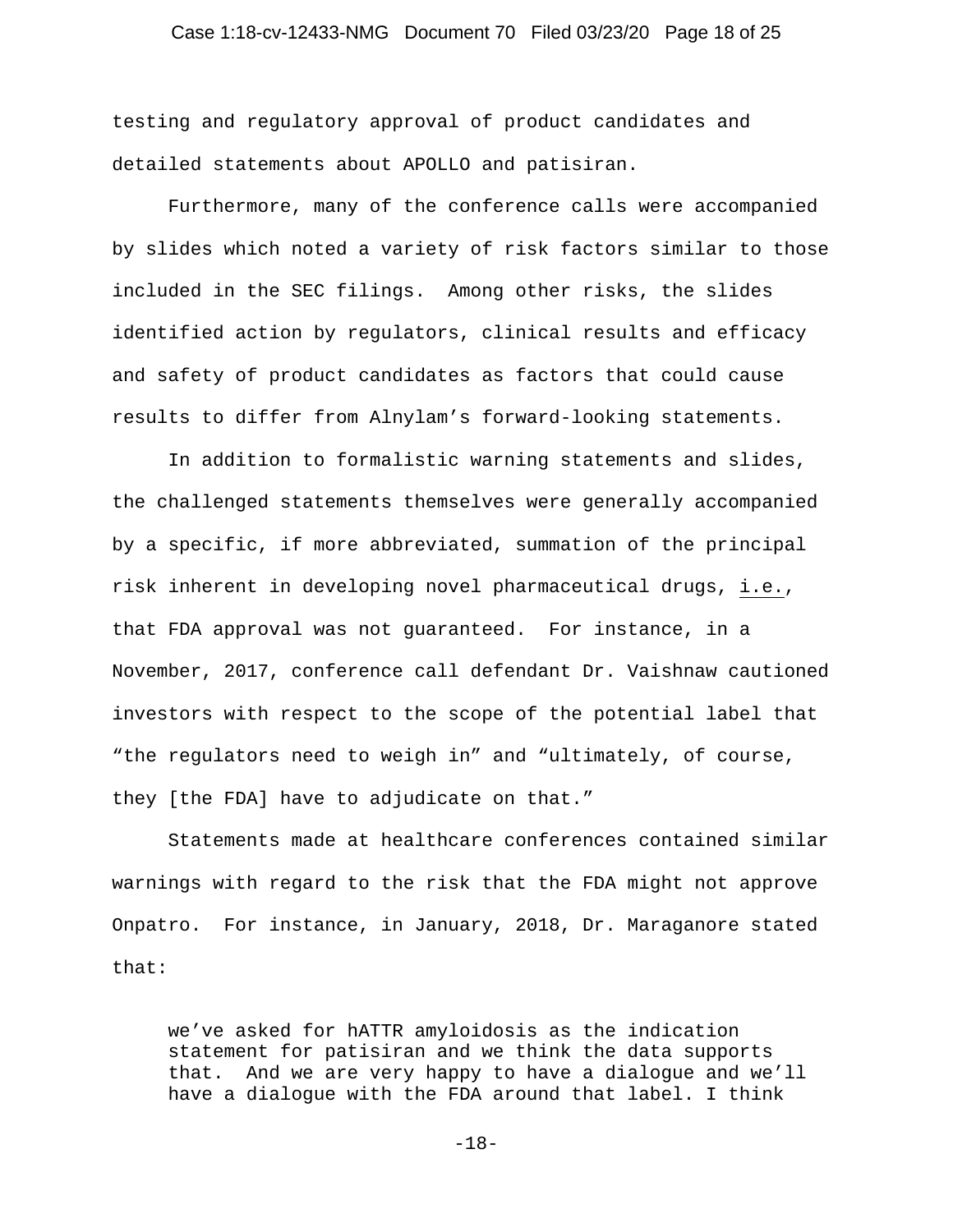that if you look at the spectrum, that's a win, that's our ask that we think is supported by the data. The other extreme might be limited to polyneuropathy patients okay?

That statement is largely representative. The risk that patisiran was subject to FDA approval and could be limited was properly described by defendants in meaningful and specific terms sufficient to trigger the safe harbor. See Isham 665 F. Supp. 2d at 39-40.

During each of the conference calls, by virtue of opening statements, reference to SEC filings, presentation text and in the challenged statements themselves, Alnylam warned investors about specific risks including deficient clinical trial results and the prospect of the FDA declining to approve the drug. Such warnings are not mere boilerplate and were sufficient to invoke the safe harbor and as such are non-actionable. See Harrington 2017 WL 1946305, at \*9 (D. Mass. May 9, 2017); In re Smith & Wesson Holding Corp. Sec. Litig., 604 F. Supp. 2d at 341.

### **H. Scienter**

Although the Court has concluded that plaintiffs have failed to state an actionable claim, for the sake of completeness, it briefly turns to the allegations of scienter. The Court finds that the plaintiffs have not properly alleged scienter under the heightened pleading standard required by the PLSRA.

-19-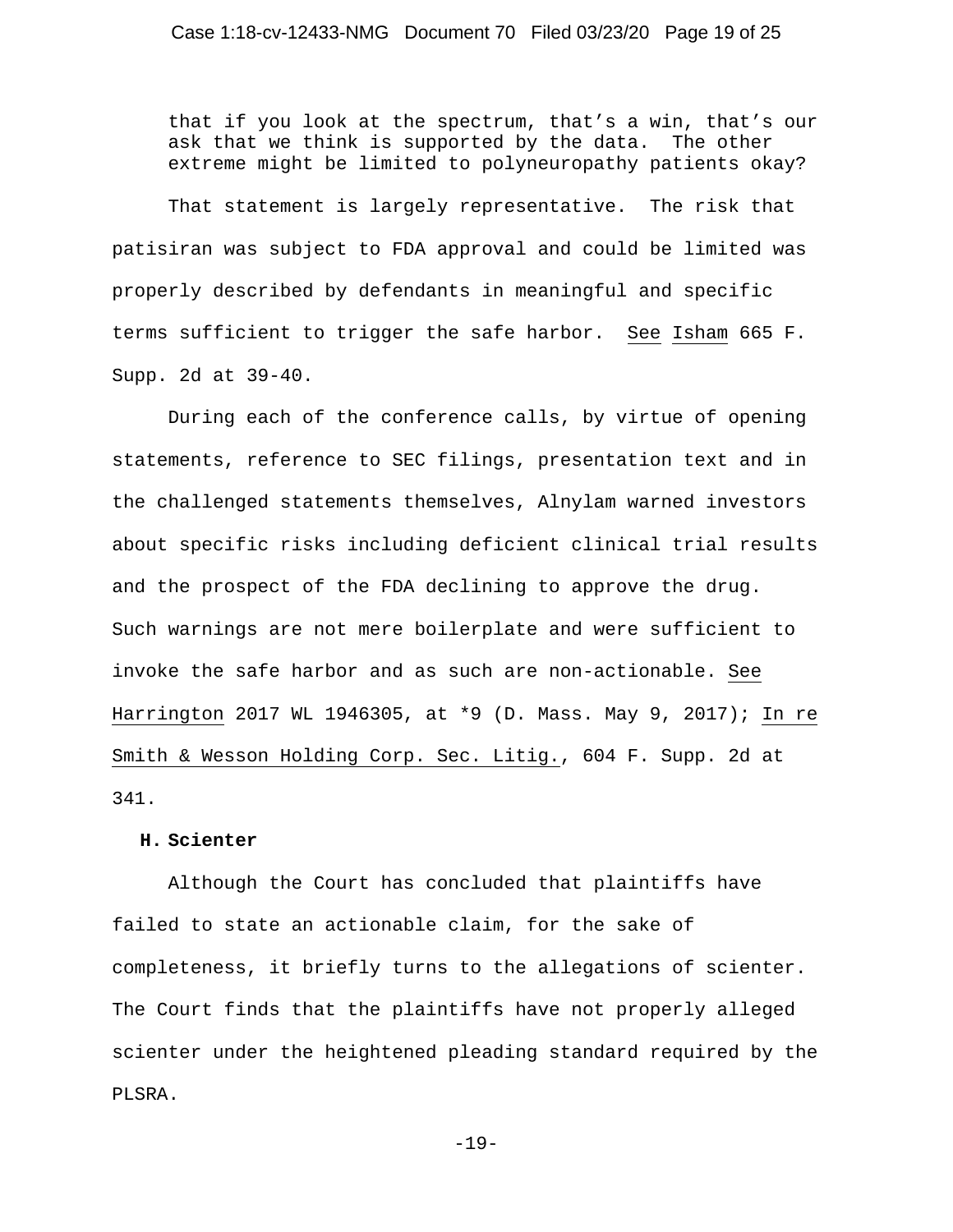Scienter is "'a mental state embracing intent to deceive, manipulate, or defraud.'" ACA Fin. Guar. Corp.*,* 512 F.3d at 58 (quoting Ernst & Ernst v. Hochfelder*,* 425 U.S. 185, 193 n. 12, (1976)). It requires a showing that the defendant acted with "either conscious intent to defraud or a high degree of recklessness." Id*.* (internal quotation marks omitted). Under the PSLRA, plaintiffs must "state with particularity facts giving rise to a strong inference that the defendant acted with the requisite state of mind." 15 U.S.C. § 78u–4(b)(2). The Supreme Court has instructed that, to qualify as "strong",

an inference of scienter must be more than merely plausible or reasonable—it must be cogent and at least as compelling as any opposing inference of nonfraudulent intent. Tellabs*,* 551 U.S. at 314.

As explained further by the First Circuit Court of Appeals, a complaint which properly pleads scienter,

often contains clear allegations of admissions, internal records or witnessed discussions suggesting that at the time they made the statements claimed to be misleading, the defendant officers were aware that they were withholding vital information or at least were warned by others that this was so.

In re Boston Sci. Corp. Sec. Litig., 686 F.3d 21, 31 (1st Cir. 2012).

Plaintiffs allegations of scienter are based on their familiar contention that defendants knew that 1) APOLLO was never intended to test or secure FDA approval for cardiomyopathy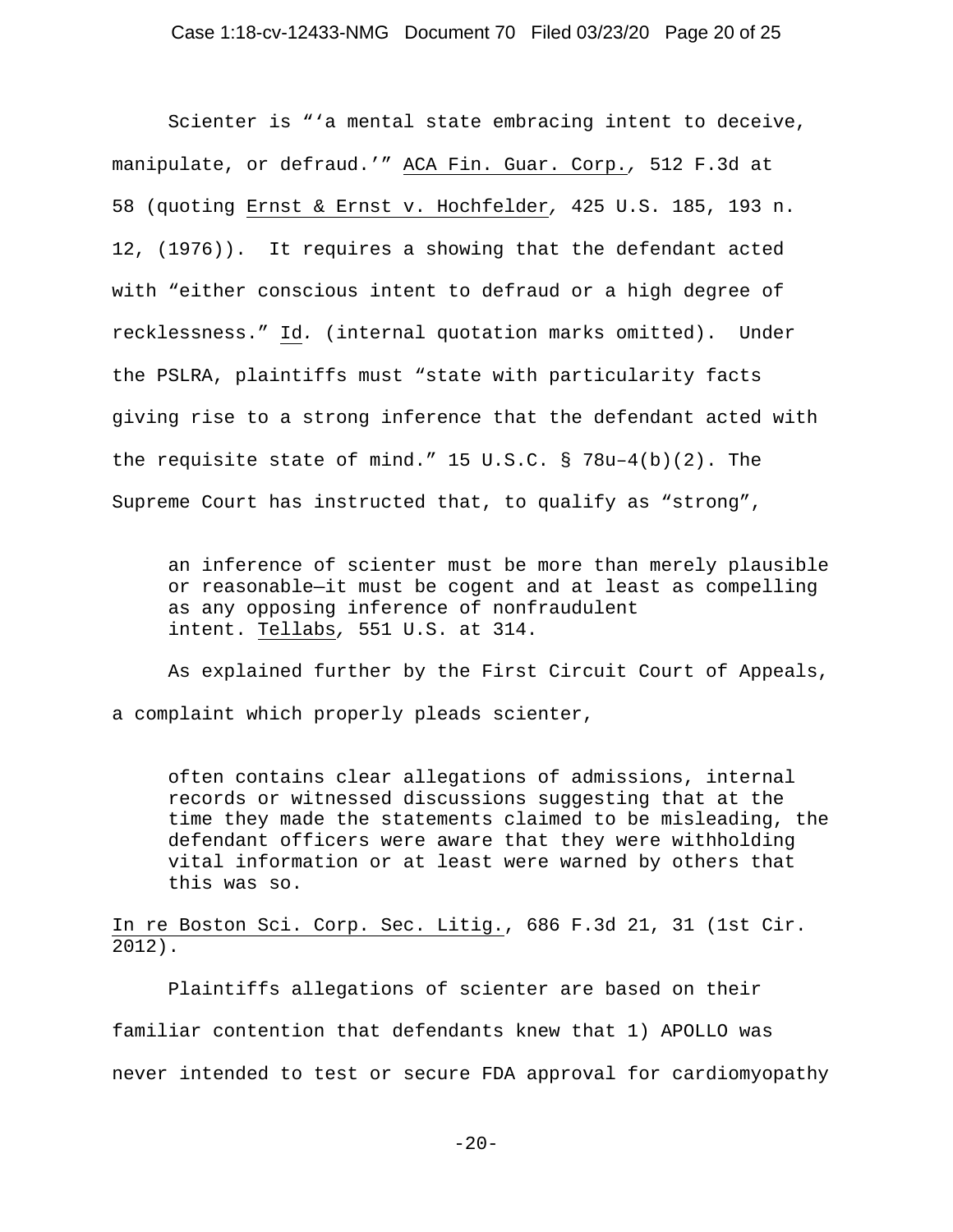# Case 1:18-cv-12433-NMG Document 70 Filed 03/23/20 Page 21 of 25

and 2) APOLLO efficacy and safety data did not support approval. Plaintiffs also point to what they declare to be suspiciously timed stock sales and certain business incentives (for instance the desire to increase Alnylam's stock price ahead of a secondary public offering) to support their allegations of scienter.

# **1. Insider Trading**

Plaintiffs allege that suspiciously-timed, insider trading by the individual defendants leads to the strong inference that they sought to defraud investors for personal gain. Defendants rejoin that 1) their stock sales were not unusual or suspicious; 2) all challenged stock sales were executed pursuant to Rule 10b5-1 trading plans and 3) the temporal delay between the stock sales and the market-moving announcement defeats an inference of scienter.

Although insider trading on its own cannot establish scienter, trading in "suspicious amounts or at suspicious times may be probative of scienter." Mississippi Pub. Employees' Ret. Sys. v. Bos. Sci. Corp., 523 F.3d 75, 92 (1st Cir. 2008). In order to support an inference of scienter, the trading must be "unusual, well beyond the normal patterns of trading by those defendants." Greebel, 194 F.3d at 198. The plaintiff bears the burden of showing that insider sales were suspicious and must provide a complete picture of the defendant's trading, both

-21-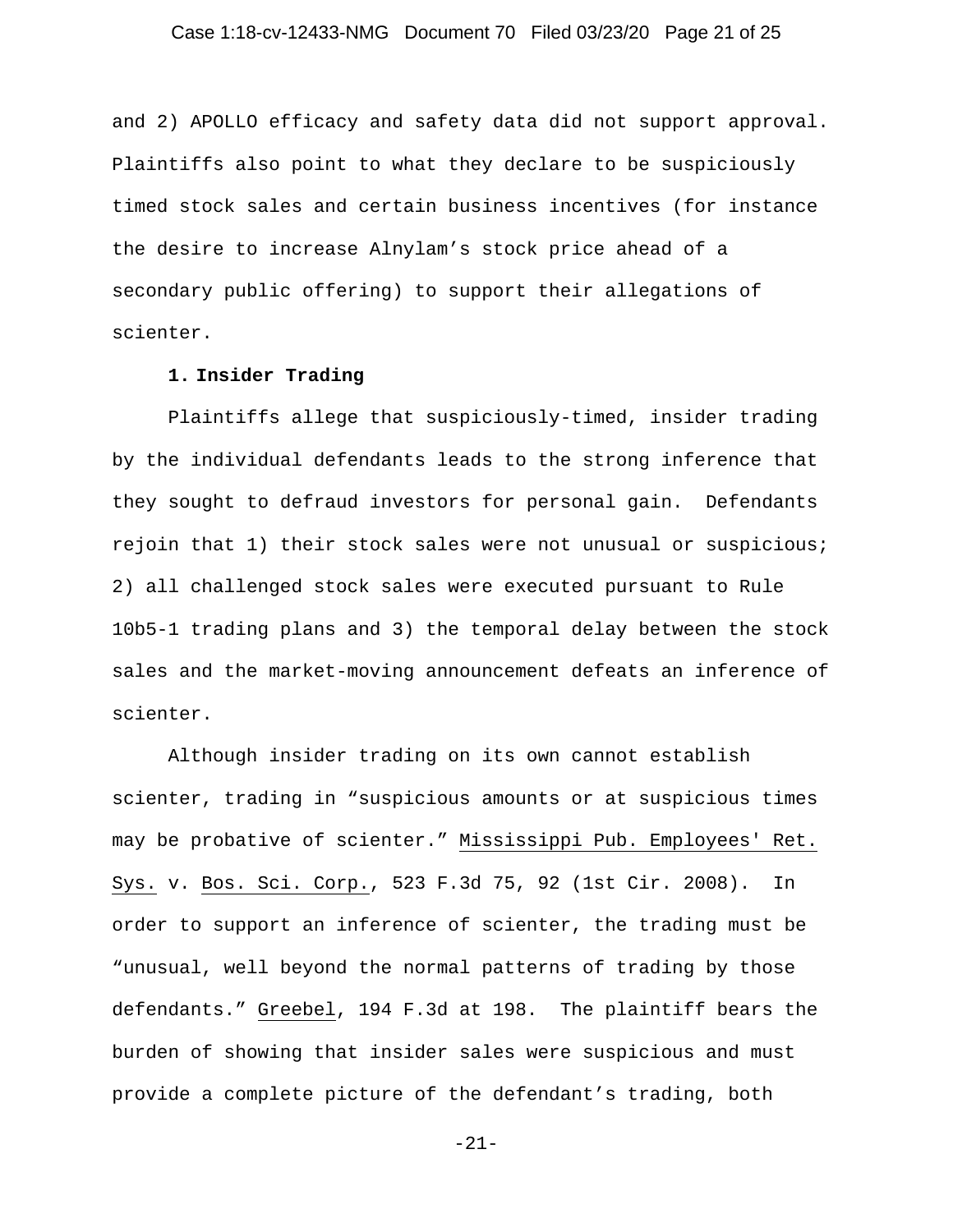# Case 1:18-cv-12433-NMG Document 70 Filed 03/23/20 Page 22 of 25

before and after the class period. See Lenartz v. Am. Superconductor Corp., 879 F. Supp. 2d 167, 186 (D. Mass. 2012).

During the Class Period, four of the five individual defendants sold their Alnylam stock in the aggregate amount of \$66 million. Plaintiffs argue that such sales were executed before negative news about APOLLO reached the market when share prices were high.

Sole reliance on proceeds from insider trading is insufficient to establish a strong inference of scienter. Plaintiffs do not provide the necessary evidence or context surrounding the trades that would allow the Court to draw the strong inference required. For instance, the complaint makes no mention of the percentage of the holdings of each defendant that were sold during the Class Period. See Fire & Police Pension Ass'n of Colorado v. Abiomed, Inc., 778 F.3d 228, 246 (1st Cir. 2015). Moreover, a review of the individual defendants' trading patterns suggests that their trades during the Class Period were not significantly unusual or sufficient for the court to draw a strong inference of scienter.

Considered in context, defendants trades do not appear particularly suspicious. Defendant Mr. Soni did not trade at all, a fact that, while not dispositive, undercuts the inference of scienter for the other named defendants. See Acito v. IMCERA Grp., Inc., 47 F.3d 47, 54 (2d Cir. 1995). Dr. Greensreet, who

-22-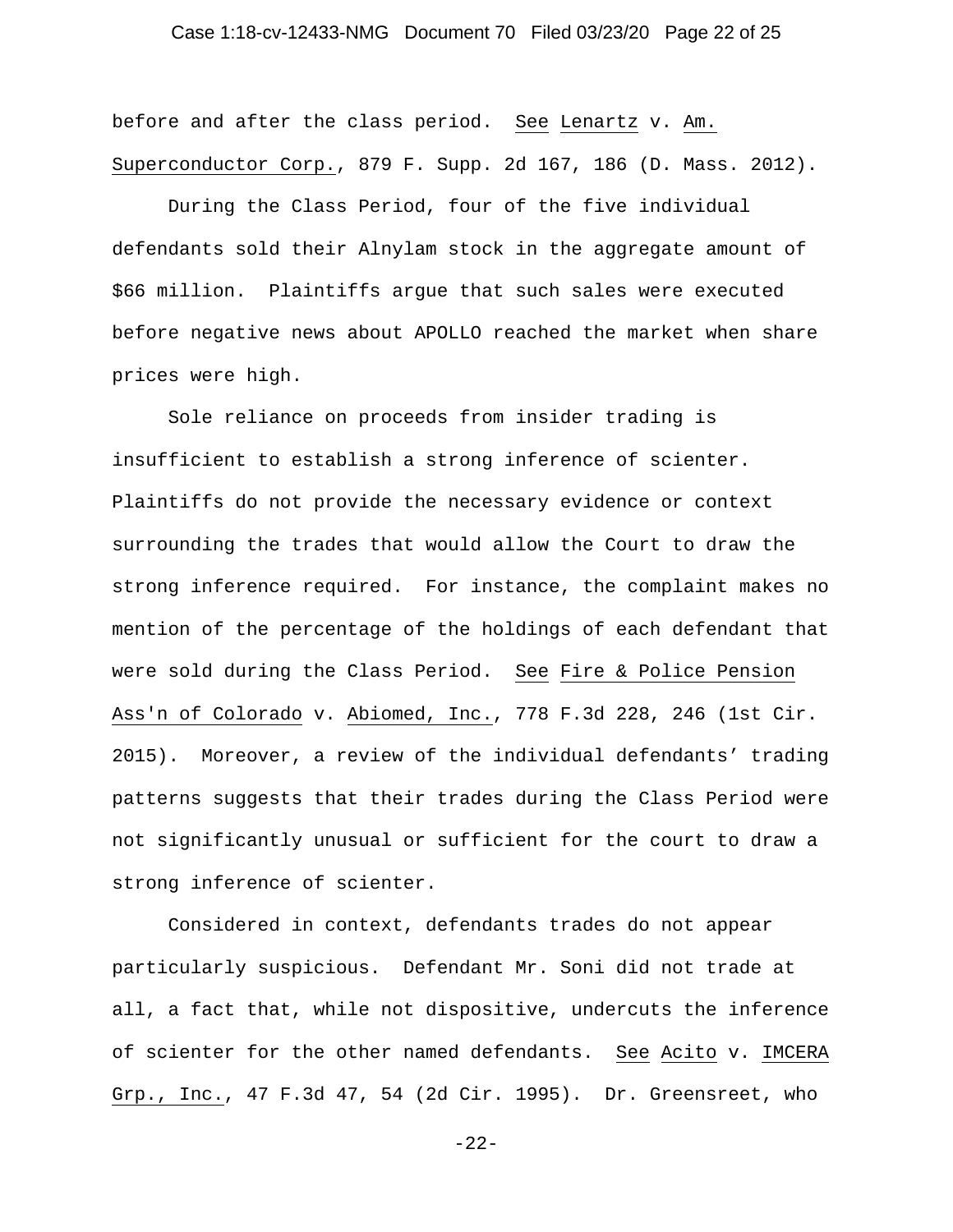# Case 1:18-cv-12433-NMG Document 70 Filed 03/23/20 Page 23 of 25

joined Alnylam in September, 2016, was ineligible to trade prior to the Class Period because her options had not yet vested. In fact, she acquired more stock than she sold during the Class Period. See Fire & Police Pension Ass'n of Colorado 778 F.3d at 246 (noting that a defendant who increases her holdings during the Class Period negates an inference of scienter). Dr. Maraganore's trading corresponded closely with stock options that were set to expire and remained relatively consistent before, during and after the Class Period. He sold approximately 10% of his shares in 2015, 8% in 2016, 12% in 2017 and 4% in 2018. Those fluctuations do not go "well beyond" his normal pattern of trading. Greebel, 194 F.3d 185 at 198.

Although defendants Mr. Green and Dr. Vaishnaw sold a higher percentage of their shares during the Class Period than in prior years, their trading does not rise to the level of unusual or suspicious. During the Class Period Green sold about 22% of his holdings, an increase of 16% from the previous year. Vaishnaw sold 47% of his holdings during the Class Period but in the year prior to the Class Period, he sold 33%. Again, those increases do not go "well beyond" normal patterns of trading. Greebel, 194 F.3d 185 at 198.

Furthermore, that all trading was pre-scheduled pursuant to Rule 10b-5 trading plans negates an inference of scienter. See Emerson v. Genocea Biosciences, Inc., 353 F. Supp. 3d 28, 42 (D.

-23-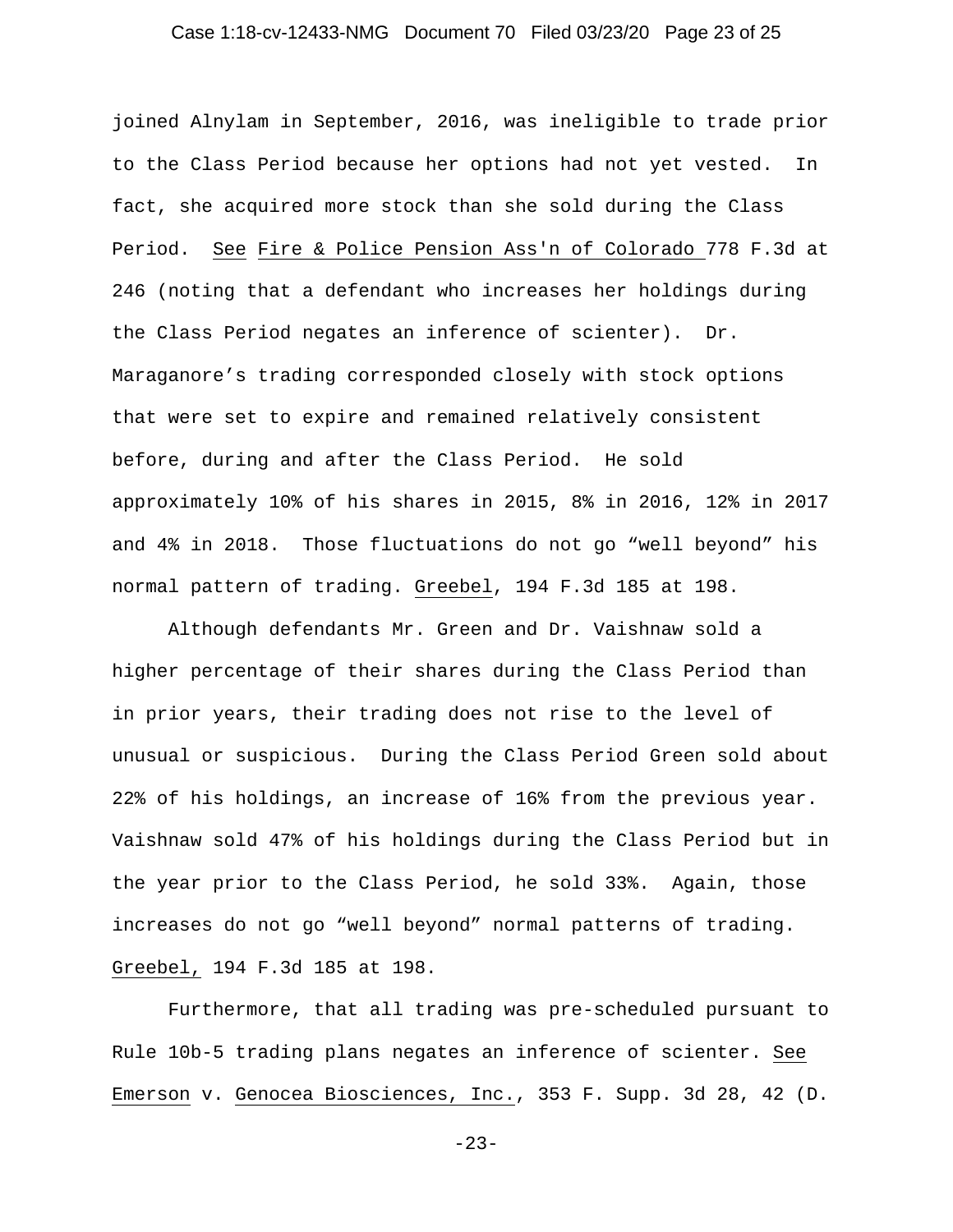# Case 1:18-cv-12433-NMG Document 70 Filed 03/23/20 Page 24 of 25

Mass. 2018)(noting that the existence of a Rule 10b5-1 trading plan "generally rebuts an inference of scienter and supports the reasonable inference that stock sales were pre-scheduled and not suspicious.")(internal citations and quotations omitted). The plaintiffs' claim that defendants entered into 10b-5 plans knowing that the APOLLO would not support regulatory approval is, as previously explained, unpersuasive.

Overall, plaintiffs have failed to establish a strong inference of scienter. They have presented no direct evidence of scienter and "their circumstantial case is not compelling" Simon v. Abiomed, Inc., 37 F. Supp. 3d 499, 524 (D. Mass. 2014). Accordingly, the complaint does not actionably plead scienter and fails to state a claim.

### **I. Section 20(a)**

Violations of Section 20(a) of the Exchange Act require an underlying violation of the Exchange Act. See ACA Fin. Guar. Corp.*,* 512 F.3d at 67–68. Accordingly, because there is no primary violation of the Exchange Act, plaintiff's 20(a) claim will be dismissed.

### **IV. Dismissal without prejudice**

The PSLRA does not "require that all dismissals be with prejudice," ACA Fin. Guar. Corp., 512 F. 3d at 56, and, in this case, the Court will afford the plaintiffs one last chance to amend. See Isham 665 F. Supp. 2d at 41 (noting that "although

-24-